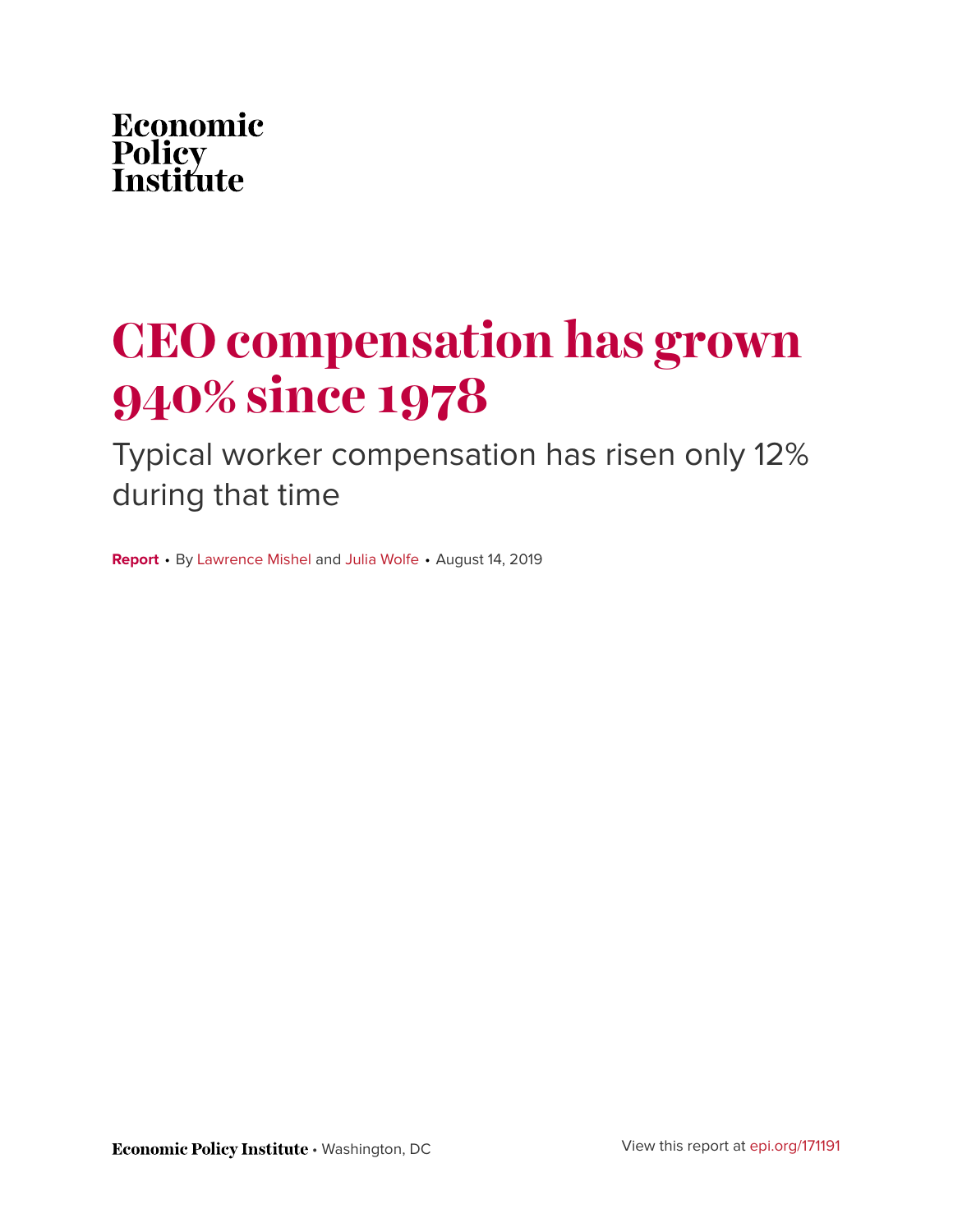# **Summary**

**What this report finds:** The increased focus on growing inequality has led to an increased focus on CEO pay. Corporate boards running America's largest public firms are giving top executives outsize compensation packages. Average pay of CEOs at the top 350 firms in 2018 was \$17.2 million—or \$14.0 million using a more conservative measure. (Stock options make up a big part of CEO pay packages, and the conservative measure values the options when granted, versus when cashed in, or "realized.") CEO compensation is very high relative to typical worker compensation (by a ratio of 278-to-1 or 221-to-1). In contrast, the CEO-to-typical-worker compensation ratio (options realized) was 20-to-1 in 1965 and 58-to-1 in 1989. CEOs are even making a lot more—about five times as much—as other earners in the top 0.1%. From 1978 to 2018, CEO compensation grew by 1,007.5% (940.3% under the options-realized measure), far outstripping S&P stock market growth (706.7%) and the wage growth of very high earners (339.2%). In contrast, wages for the typical worker grew by just 11.9%.

**Why it matters:** Exorbitant CEO pay is a major contributor to rising inequality that we could safely do away with. CEOs are getting more because of their power to set pay, not because they are increasing productivity or possess specific, highdemand skills. This escalation of CEO compensation, and of executive compensation more generally, has fueled the growth of top 1.0% and top 0.1% incomes, leaving less of the fruits of economic growth for ordinary workers and widening the gap between very high earners and the bottom 90%. The economy would suffer no harm if CEOs were paid less (or taxed more).

**How we can solve the problem:** We need to enact policy solutions that would both reduce incentives for CEOs to extract economic concessions and limit their ability to do so. Such policies could include reinstating higher marginal income tax rates at the very top; setting corporate tax rates higher for firms that have higher ratios of CEO-to-worker compensation; establishing a luxury tax on compensation such that for every dollar in compensation over a set cap, a firm must pay a dollar in taxes; reforming corporate governance to give other stakeholders better tools to exercise countervailing power against CEOs' pay demands; and allowing greater use of "say on pay," which allows a firm's shareholders to vote on top executives' compensation.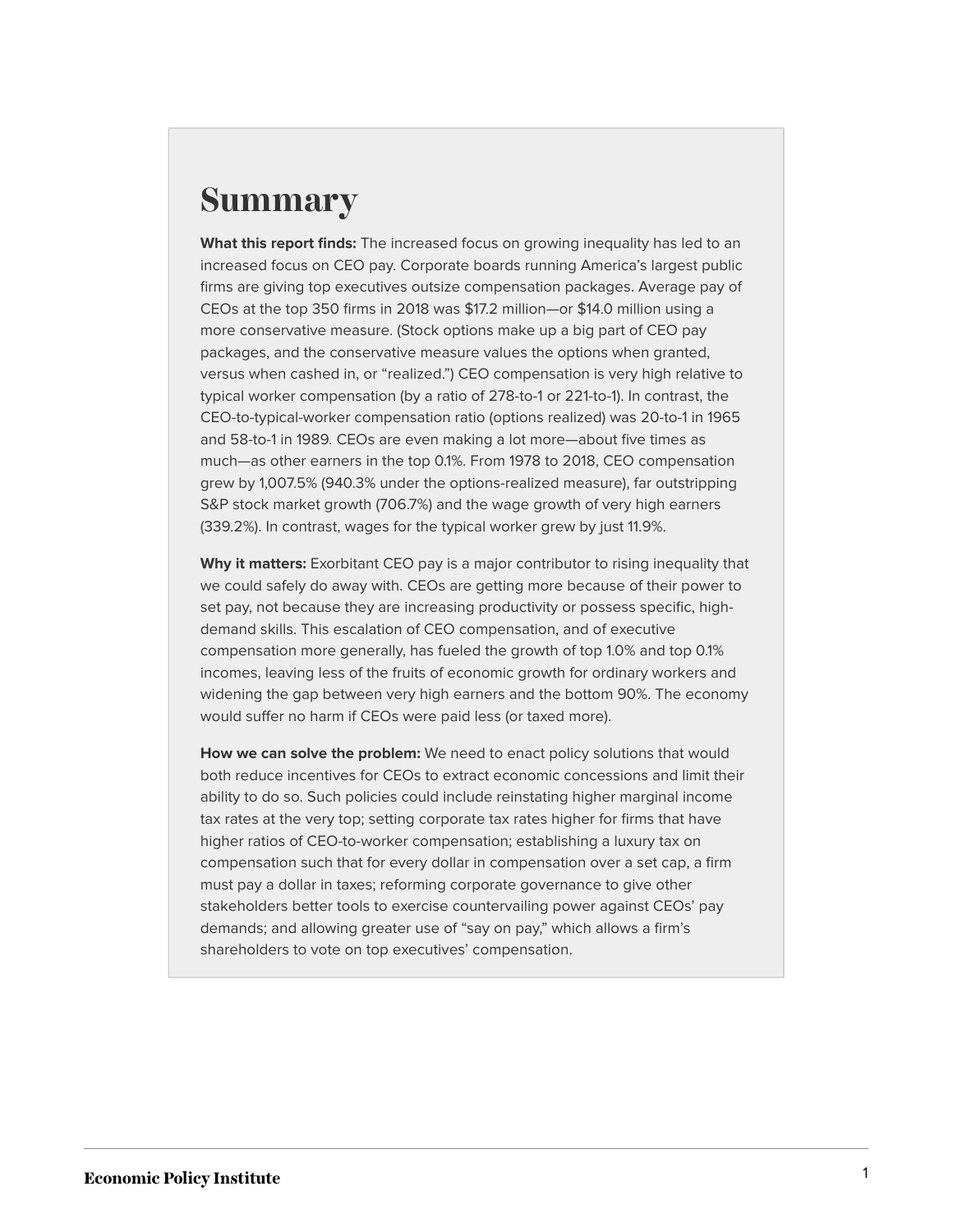# **Introduction and key findings**

Chief executive officers (CEOs) of the largest firms in the U.S. earn far more today than they did in the mid-1990s and many times what they earned in the 1960s or late 1970s. They also earn far more than the typical worker, and their pay has grown much more rapidly. Importantly, rising CEO pay does not reflect rising value of skills, but rather CEOs' use of their power to set their own pay. And this growing power at the top has been driving the growth of inequality in our country.

### **About the CEO pay series and this report**

This report is part of an ongoing series of annual reports monitoring trends in CEO compensation. In this report, we examine current trends to determine how CEOs are faring compared with typical workers (through 2018) and compared with workers in the top 0.1% (through 2017). We also look at the relationship between CEO pay and the stock market.

To analyze current trends, we use two measures of compensation. The first measure includes stock options realized (in addition to salary, bonuses, restricted stock awards, and long-term incentive payouts). Because stock-options-realized compensation tends to fluctuate with the stock market (as people tend to cash in their stock options when it is most advantageous to do so), we also look at another measure of CEO compensation, to get a more complete picture of trends in CEO compensation. This measure tracks the value of stock options granted (in addition to salary, bonuses, restricted stock awards, and long-term incentive payouts).<sup>[1](#page-23-0)</sup>

### <span id="page-2-0"></span>**Trends over the past two years**

Using the measure that includes stock options realized, we find that CEO pay fell by 0.5% from 2017 to 2018, to \$17.2 million on average in 2018. CEO compensation using another measure, which captures the value of stock options granted (whether exercised or not), grew last year by 9.9% to \$14.0 million. Both measures show strong growth in CEO compensation over the last two years, up 7.1 and 9.2%, respectively, for compensation measured with options exercised and options granted. Compensation grew strongly because of increasingly large stock awards given to CEOs; these stock awards averaged \$7.5 million in 2018, making up nearly half of CEO compensation.

### **Long-term trends**

CEO compensation has grown 52.6% in the recovery since 2009 using the optionsexercised measure and 29.4% using the options-granted measure. In contrast, the typical workers in these large firms saw their annual compensation grow by just 5.3% over the recovery and actually fall by 0.2% between 2017 and 2018.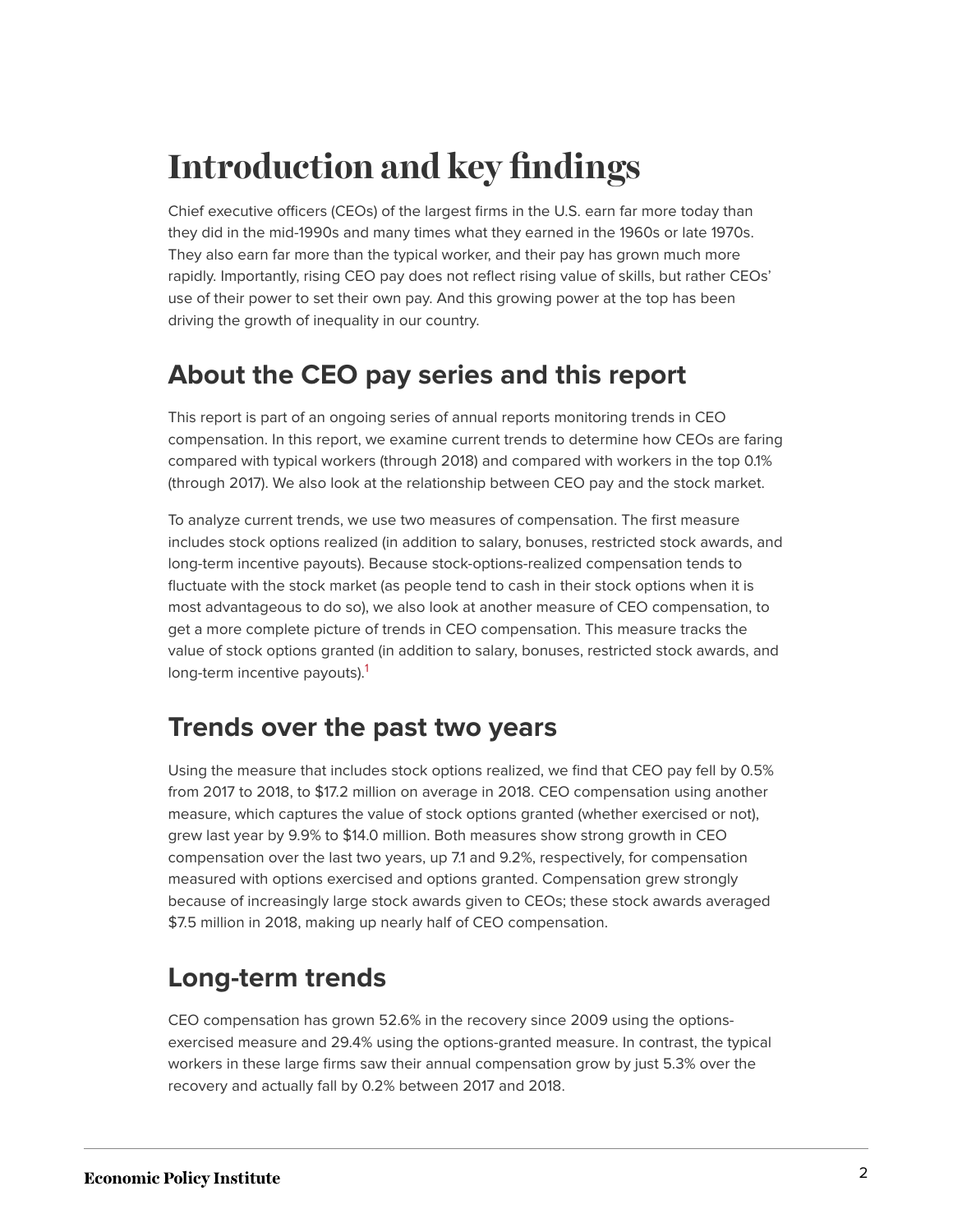<span id="page-3-0"></span>Average CEO compensation attained its peak in 2000, at the height of the late 1990s tech stock bubble, at \$21.5 million (in 2018 dollars) based on either measure—368 or 386 times the pay of the typical worker, depending upon the measure used. $<sup>2</sup>$  $<sup>2</sup>$  $<sup>2</sup>$  CEO compensation fell</sup> in the early 2000s after the stock market bubble burst, but mostly recovered by 2007, at least for the measure using exercised stock options (the measure using options granted remained substantially below the 2000 level). CEO compensation fell again during the financial crash of 2008–2009 and rose strongly over the recovery since 2009 but still remains below the 2000 peak levels. CEO compensation continues to be dramatically higher than it was in the decades before the turn of the millennium. CEO compensation was 940.3% higher in 2018 than in 1978 using the options-exercised measure and 1,007.5% higher using the options-granted measure. Correspondingly, the CEO-to-average-worker pay ratio, using the options-exercised measure, was 121-to-1 in 1995, 58-to-1 in 1989, 30-to-1 in 1978, and 20-to-1 in 1965.

## **The relationship between CEO pay and the stock market**

CEO pay has historically been closely associated with the health of the stock market, although this connection loosened over the last few years when CEO compensation did not correspond to rapid stock price growth. The generally tight link between stock prices and CEO compensation indicates that CEO pay is not being established by a "market for talent," as pay surged with the overall rise in profits and stocks, not with the better performance of a CEO's particular firm relative to that firm's competitors.

### **The relationship between CEO pay and the pay of other top earners; the rise of inequality**

Amid a healthy recovery on Wall Street following the Great Recession, CEOs enjoyed outsized income gains even relative to other very-high-wage earners (those in the top 0.1%); CEOs of large firms earned 5.4 times that of the average top 0.1% earner in 2017, up from 4.4 times in 2007. This is yet another indicator that CEO pay is more likely based on CEOs' power to set their own pay, not on a market for talent.

<span id="page-3-1"></span>To be clear, these other very-high-wage earners aren't suffering: Their earnings grew 339.2% between 1978 and 2017. CEO pay growth has had spillover effects, pulling up the pay of other executives and managers, who constitute more than 40% of all top 1.0% and 0.1% earners.<sup>[3](#page-23-2)</sup> Consequently, the growth of CEO and executive compensation overall was a major factor driving the doubling of the income shares of the top 1% and top 0.1% of U.S. households from 1979 to 2007 (Bakija, Cole, and Heim 2012; Bivens and Mishel 2013). Income growth has remained unbalanced. As profits and stock market prices have reached record highs, the wages of most workers have grown very little, including in the current recovery (Bivens et al. 2014; Gould 2019).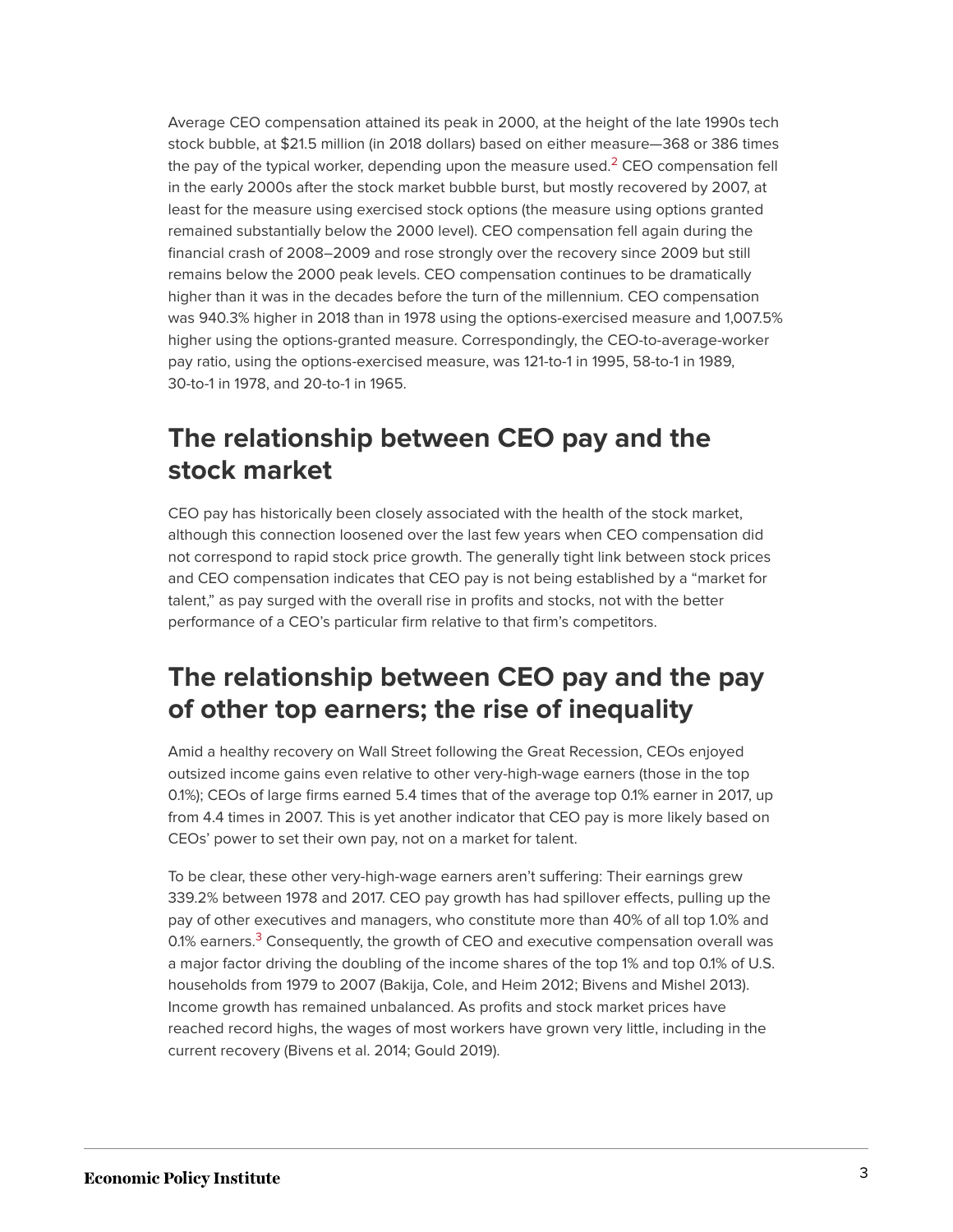## **Key findings**

The report's main findings include the following:

- **CEO compensation in 2018 (stock-options-realized measure).** Using the stockoptions-realized measure, we find that the average compensation for CEOs of the 350 largest U.S. firms was \$17.2 million in 2018. Compensation dipped 0.5% in 2018 following a 7.6% gain in 2017. CEO compensation measured with realized stock options grew 52.6% over the recovery from 2009 to 2018.
- **CEO compensation in 2018 (stock-options-granted measure).** Using the stockoptions-granted measure, the average compensation for CEOs of the 350 largest U.S. firms was \$14.0 million in 2018, up 9.9% from \$12.7 million in 2017 and up 29.4% since the recovery began in 2009.
- **Growth of CEO compensation (1978–2018).** From 1978 to 2018, inflation-adjusted compensation based on realized stock options of the top CEOs increased 940.3%. The increase was more than 25–33% greater than stock market growth (depending on which stock market index is used) and substantially greater than the painfully slow 11.9% growth in a typical worker's annual compensation over the same period. Measured using the value of stock options granted, CEO compensation rose 1,007.5% from 1978 to 2018.
- **Changes in the CEO-to-worker compensation ratio (1965–2018).** Using the stockoptions-realized measure, the CEO-to-worker compensation ratio was 20-to-1 in 1965. It peaked at 368-to-1 in 2000. In 2018 the ratio was 278-to-1, slightly down from 281-to-1 in 2017—but still far higher than at any point in the 1960s, 1970s, 1980s, or 1990s. Using the stock-options-granted measure, the CEO-to-worker compensation ratio rose to 221-to-1 in 2018 (from 206-to-1 in 2017), significantly lower than its peak of 386-to-1 in 2000 but still many times higher than the 45-to-1 ratio of 1989 or the 16-to-1 ratio of 1965.
- **Changes in the composition of CEO compensation.** The composition of CEO compensation is shifting away from the use of stock options and toward the use of stock awards, which now average \$7.5 million for each CEO and make up roughly half of all CEO compensation. Stock-related components of compensation—stock options and stock awards—make up two-thirds to three-fourths of all CEO compensation, depending on the particular measure used. The shift from stock options to stock awards leads to an understatement of CEO compensation levels and growth in our measures as well as in other measures, including the measure prescribed in SEC reporting requirements.
- **Changes in the CEO-to-top-0.1% compensation ratio (1989–2018).** Over the last three decades, compensation for CEOs based on realized stock options grew far faster than that of other very highly paid workers (the top 0.1%, or those earning more than 99.9% of wage earners). CEO compensation in 2017 (the latest year for which data on top wage earners are available) was 5.40 times greater than wages of the top 0.1% of wage earners, a ratio 2.22 points higher than the 3.18 average ratio over the 1947–1979 period. This wage gain alone is equivalent to the wages of more than two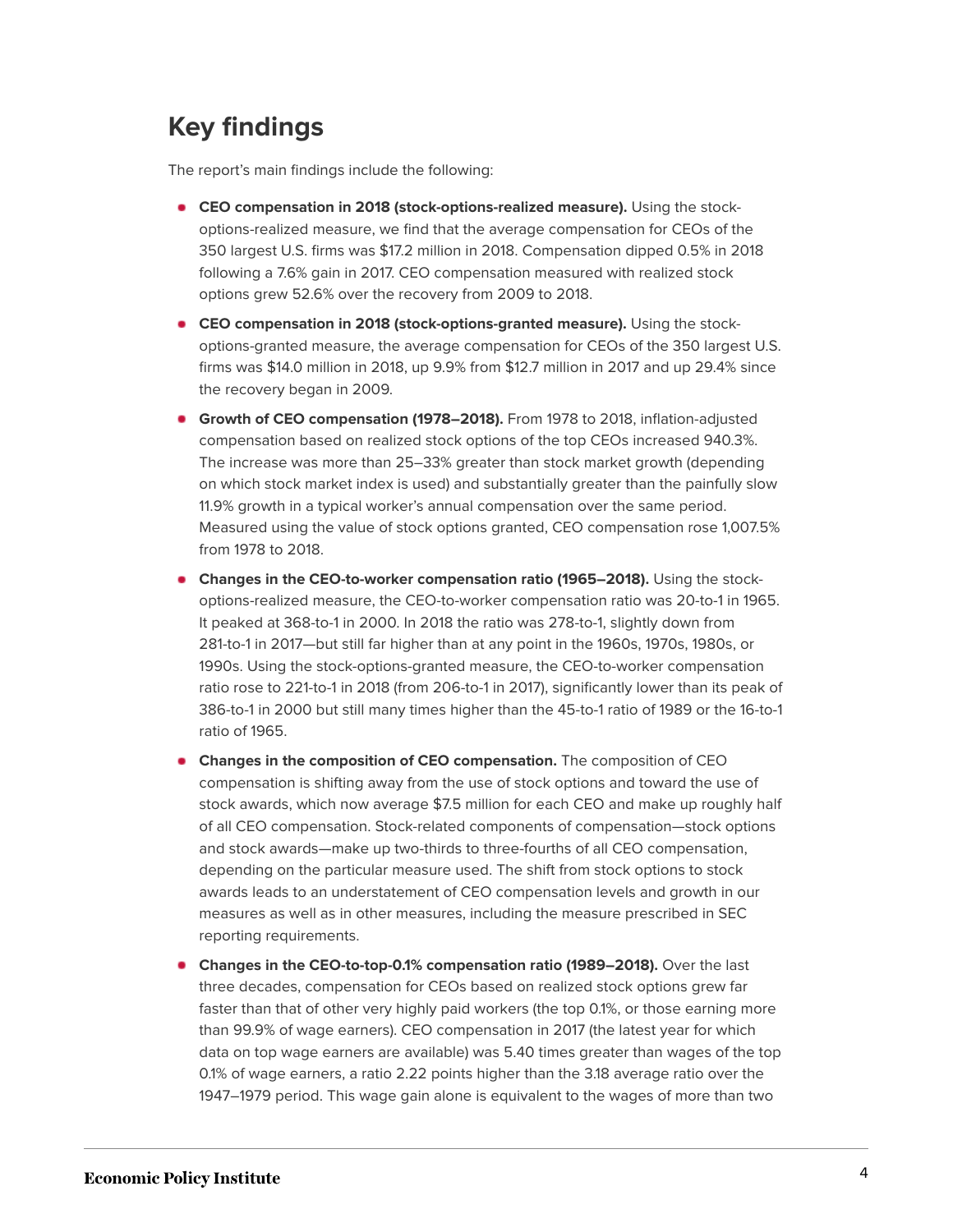very-high-wage earners.

- **Implications of the CEO-to-top-0.1% compensation ratio.** The fact that CEO compensation has grown far faster than the pay of the top 0.1% of wage earners indicates that CEO compensation growth does not simply reflect a competitive race for skills (the "market for talent") that also increased the value of highly paid professionals: Rather, the growing differential between CEOs and top 0.1% earners suggests the growth of substantial economic rents in CEO compensation (income not related to a corresponding growth of productivity). CEO compensation appears to reflect not greater productivity of executives but the power of CEOs to extract concessions. Consequently, if CEOs earned less or were taxed more, there would be no adverse impact on the economy's output or on employment.
- **Growth of top 0.1% compensation (1978–2017).** Even though CEO compensation grew much faster than the earnings of the top 0.1% of wage earners, that doesn't mean the top 0.1% did not fare well. Quite the contrary. The inflation-adjusted annual earnings of the top 0.1% grew 339.2% from 1978 to 2017. CEO compensation, however, grew three times as fast!
- **CEO pay growth compared with growth in the college wage premium.** Over the last three decades, CEO compensation increased more relative to the pay of other veryhigh-wage earners than did the wages of college graduates relative to the wages of high school graduates. This finding indicates that the escalation of CEO pay does not simply reflect a more general rise in the returns to education.

# **Analysis**

This section provides detailed analysis of our findings. We examine several decades of available data to identify recent and historical trends in CEO compensation.

### **Trends in CEO compensation growth**

<span id="page-5-0"></span>**Table 1** presents recent trends in CEO compensation and for the key underlying components over the 2016–2018 period. It shows the average compensation of CEOs at the 350 largest publicly owned U.S. firms (i.e., firms that sell stock on the open market) based on two different ways to incorporate stock options into compensation. Each measure includes salary, bonuses, stock awards, and long-term incentive payouts, shown in columns (3) through (6).<sup>[4](#page-23-3)</sup> The first measure, shown in column (1), tracks how much the average CEO received in a given year by "realizing," or exercising, his or her stock options (buying stocks at a previously set price and reselling them at the current market price). This options-realized measure, shown in column (7), reflects the value of options exercised that CEOs report on their W-2 form and represents what they actually earned in a given year from exercising those options. The second measure of compensation, shown in column (2), includes the value of the stock options granted in a given year using the fair value of stock options awarded, shown in column (8). This measure is not influenced by the timing of CEO decisions to cash or not cash in their options. (For details on the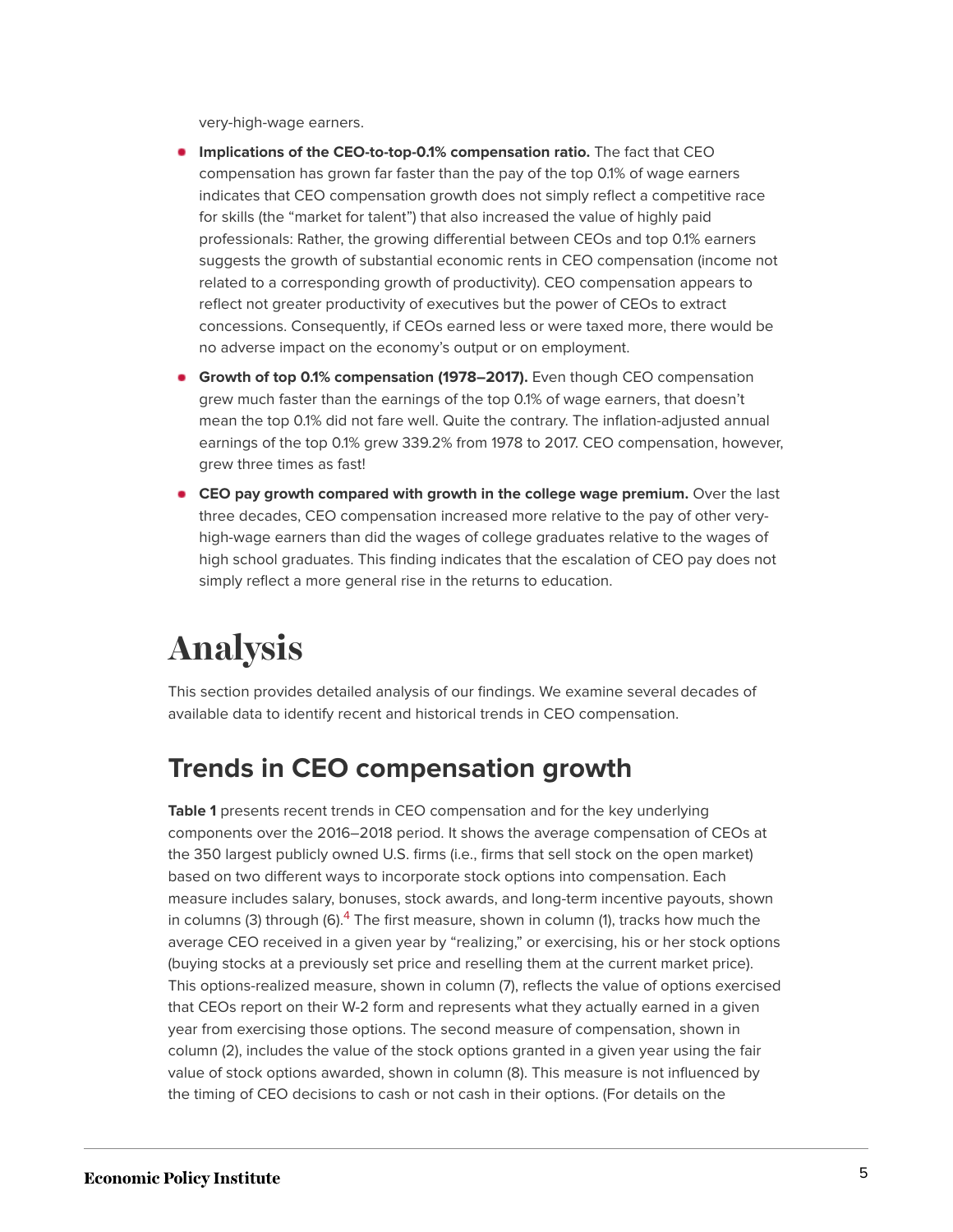#### Table 1 **Change in CEO compensation and components, 2016–2018**

|                                         | <b>CEO</b> annual compensation<br>(thousands) |                           | <b>Components of compensation (thousands)</b> |              |                         |                                   |                      |                          |  |
|-----------------------------------------|-----------------------------------------------|---------------------------|-----------------------------------------------|--------------|-------------------------|-----------------------------------|----------------------|--------------------------|--|
|                                         |                                               |                           |                                               |              |                         |                                   | <b>Stock options</b> |                          |  |
| Year                                    | <b>Options</b><br>realized                    | <b>Options</b><br>aranted | <b>Salary</b>                                 | <b>Bonus</b> | Noneguity<br>incentives | Stock<br>awards.<br>fair<br>value | Value<br>exercised   | Fair<br>value<br>awarded |  |
|                                         | $(1)=3+4+5+6+7$                               | $(2)=3+4+5+6+8$           | (3)                                           | (4)          | (5)                     | (6)                               | (7)                  | (8)                      |  |
| <b>CEO compensation levels (2018\$)</b> |                                               |                           |                                               |              |                         |                                   |                      |                          |  |
| 2016                                    | \$16,045                                      | \$12,775                  | \$1,327                                       | \$402        | \$2,733                 | \$6,339                           | \$5,243              | \$1,973                  |  |
| 2017                                    | \$17,270                                      | \$12,698                  | \$1.284                                       | \$342        | \$2.866                 | \$6,120                           | \$6,658              | \$2,086                  |  |
| Projected<br>2018                       | \$17,180                                      | \$13.952                  | \$1,267                                       | \$258        | \$2,898                 | \$7,549                           | \$5,248              | \$2,006                  |  |
| Change, 2016-2017                       |                                               |                           |                                               |              |                         |                                   |                      |                          |  |
| Level                                   | \$1,226                                       | $-577$                    | $-$ \$43                                      | $-$60$       | \$133                   | $-$220$                           | \$1,415              | \$113                    |  |
| Percentage                              | 7.6%                                          | $-0.6%$                   | $-3.2%$                                       | $-14.9%$     | 4.9%                    | $-3.5%$                           | 27.0%                | 5.7%                     |  |
| Change, 2017-2018                       |                                               |                           |                                               |              |                         |                                   |                      |                          |  |
| Level                                   | $-590$                                        | \$1.253                   | $-$18$                                        | $-$ \$84     | \$32                    | \$1,429                           | $-$1,410$            | $-$ \$80                 |  |
| Percentage                              | $-0.5%$                                       | 9.9%                      | $-1.4%$                                       | $-24.6%$     | 1.1%                    | 23.4%                             | $-21.2%$             | $-3.8%$                  |  |
| Change, 2016-2018                       |                                               |                           |                                               |              |                         |                                   |                      |                          |  |
| Level                                   | \$1.135                                       | \$1,177                   | $-$61$                                        | $-$144$      | \$165                   | \$1.210                           | \$5                  | \$33                     |  |
| Percentage                              | 7.1%                                          | 9.2%                      | $-4.6%$                                       | $-35.9%$     | 6.0%                    | 19.1%                             | 0.1%                 | 1.7%                     |  |

**Notes:** CEO average annual compensation is measured for CEOs at the top 350 U.S. firms ranked by sales. Two measures are computed, differing in the treatment of stock options: One uses "options realized," and the other uses the value of "options granted." Both series also include salary, bonus, restricted stock awards, and long-term incentive payouts for CEOs. Projected value for 2018 is based on the percent change in CEO pay in the samples available in June 2017 and in June 2018 (labeled first-half [FH] data) applied to the full-year 2017 value. Projections for compensation based on options granted and options realized are calculated separately.

**Source:** Authors' analysis of data from Compustat's ExecuComp database, the Bureau of Labor Statistics' Current Employment Statistics data series, and the Bureau of Economic Analysis NIPA tables

#### **Economic Policy Institute**

construction of these measures and benchmarking to other studies, see Sabadish and Mishel 2013.)

Note that Table 1 provides a projection for data for 2018. The data now available for 2018 are limited to the executive compensation disclosed by firms filing proxy statements through June of 2018. To provide data for CEO compensation in 2018 that are consistent with the historical data, we construct our estimates by looking at the growth of compensation from 2017 to 2018 using the first-half-year samples of data available each year and then applying that growth rate to the compensation for 2017 based on the fullyear sample. This method corrects for the fact that full-year samples show higher average CEO compensation than samples for the first half of a year. It allows us to avoid artificially lowering the estimated change in this year's CEO compensation relative to last year's and earlier years'.<sup>[5](#page-23-4)</sup>

<span id="page-6-0"></span>Using this method, we find that average CEO compensation (based on stock options realized) was \$17.18 million in 2018, down \$90,000 (0.5%) from the \$17.27 million average in the first half of 2017. Using the value-of-options-granted measure reveals a 9.9% increase, from \$12.7 million in 2017 to \$14.0 million in 2018. The two measures also show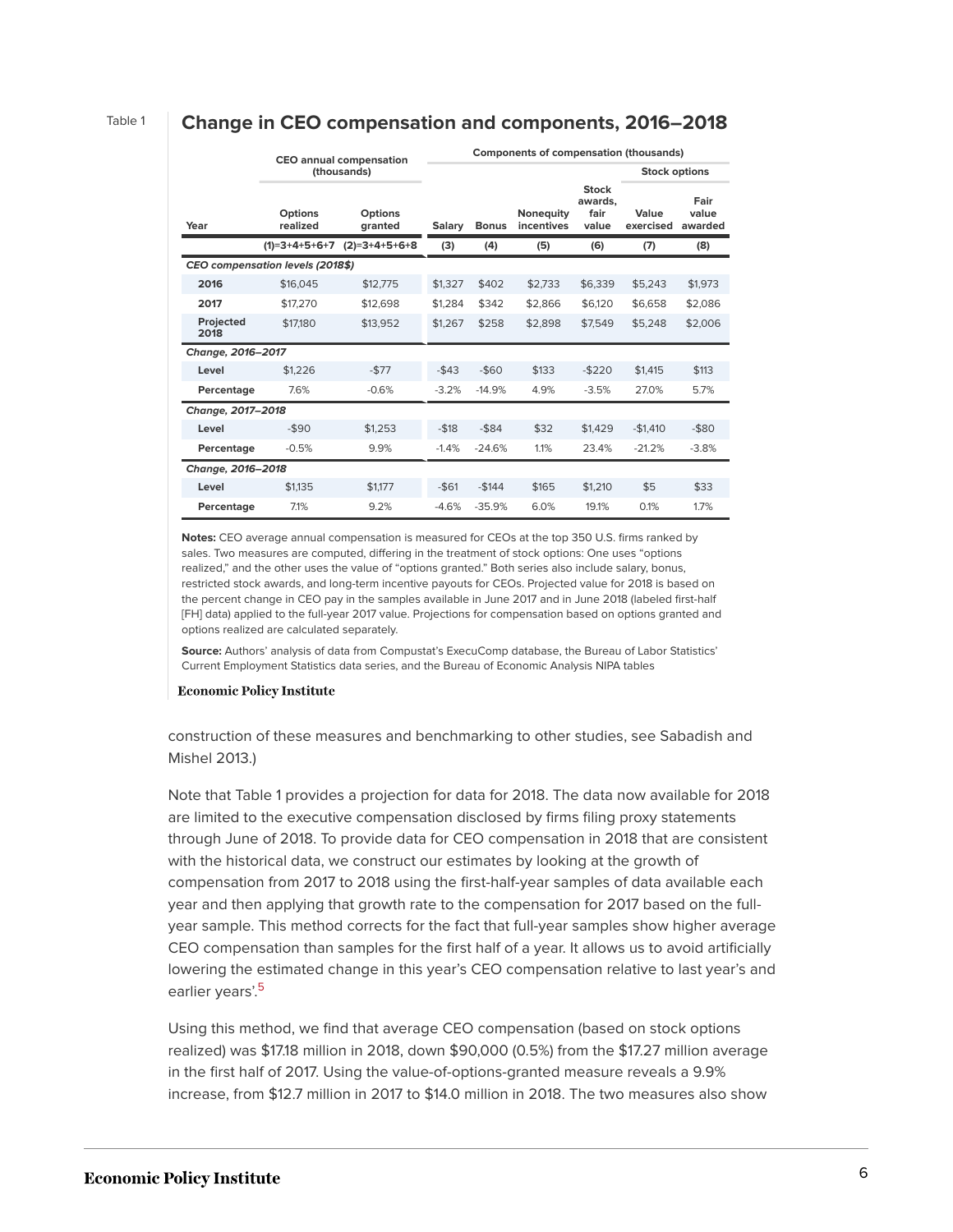changes from 2016 to 2017, though over that year the options-realized measure grew 7.6% while the options-granted measure fell slightly, by 0.6%. Looking at CEO compensation growth over the entire two-year period from 2016 to 2018, avoiding the seesaw growth patterns, one can see that CEO compensation grew strongly, up 7.1 or 9.2% depending on the measure used.<sup>[6](#page-23-5)</sup>

<span id="page-7-1"></span><span id="page-7-0"></span>**Table 2** presents the longer-term trends in CEO compensation for selected years from 1965 to 2018 using the same two measures used in Table 1. $<sup>7</sup>$  $<sup>7</sup>$  $<sup>7</sup>$ </sup>

For comparison, Table 2 also presents the average annual compensation (wages and benefits of a full-time, full-year worker) of a private-sector production/nonsupervisory worker (a group covering more than 80% of payroll employment), allowing us to compare CEO compensation with that of a typical worker. From 1995 onward, the table also identifies the average annual compensation of the production/nonsupervisory workers corresponding to the key industry of the firms included in the sample. We take this compensation as a proxy for the pay of typical workers in these particular firms and use it to calculate the CEO-to-worker compensation ratio for each firm.

The history of CEO compensation since the 1960s is as follows: Although the stock market—as measured by the Dow Jones Industrial Average and S&P 500 Index and shown in Table 2—fell by roughly half between 1965 and 1978, CEO pay increased by 78.7%. Average worker pay saw relatively strong growth over that period (relative to subsequent periods, not relative to CEO pay or the pay of other earners at the top of the wage distribution). Annual worker compensation grew by 19.9% from 1965 to 1978, only about a fourth as fast as CEO compensation growth.

CEO compensation (realized stock options) grew strongly throughout the 1980s but exploded in the 1990s. It peaked in 2000, at about \$21.0 million, a 261% increase over just five years earlier in 1995 and a 1,205% increase over 1978. This latter increase exceeded even the growth of the booming stock market (513% for the S&P 500 and 439% for the Dow) between 1978 and 2000. In stark contrast to both the stock market and CEO compensation, private-sector worker compensation increased just 0.7% over the same period.

The fall in the stock market in the early 2000s after the bubble burst led to a substantial paring back of CEO compensation. By 2007, however, when the stock market had mostly recovered, average CEO compensation reached \$20.0 million, just \$1.5 million below its 2000 level, using the options-realized measure. However, CEO compensation measured with options granted in 2007 remained down, at \$14.0 million, substantially below the 2000 level.

The stock market decline during the 2008 financial crisis also sent CEO compensation tumbling, as it had in the early 2000s. After 2009, CEO compensation measured using options realized resumed an upward trajectory. It stalled from 2013 to 2016 (rising in 2013 but falling in 2015 and 2016), grew 7.6% in 2017, and then remained flat, down 0.5% in 2018. After 2009, CEO compensation measured using options granted also shot up until 2013 and then leveled out over the 2013–2017 period before the 9.9% growth in 2018.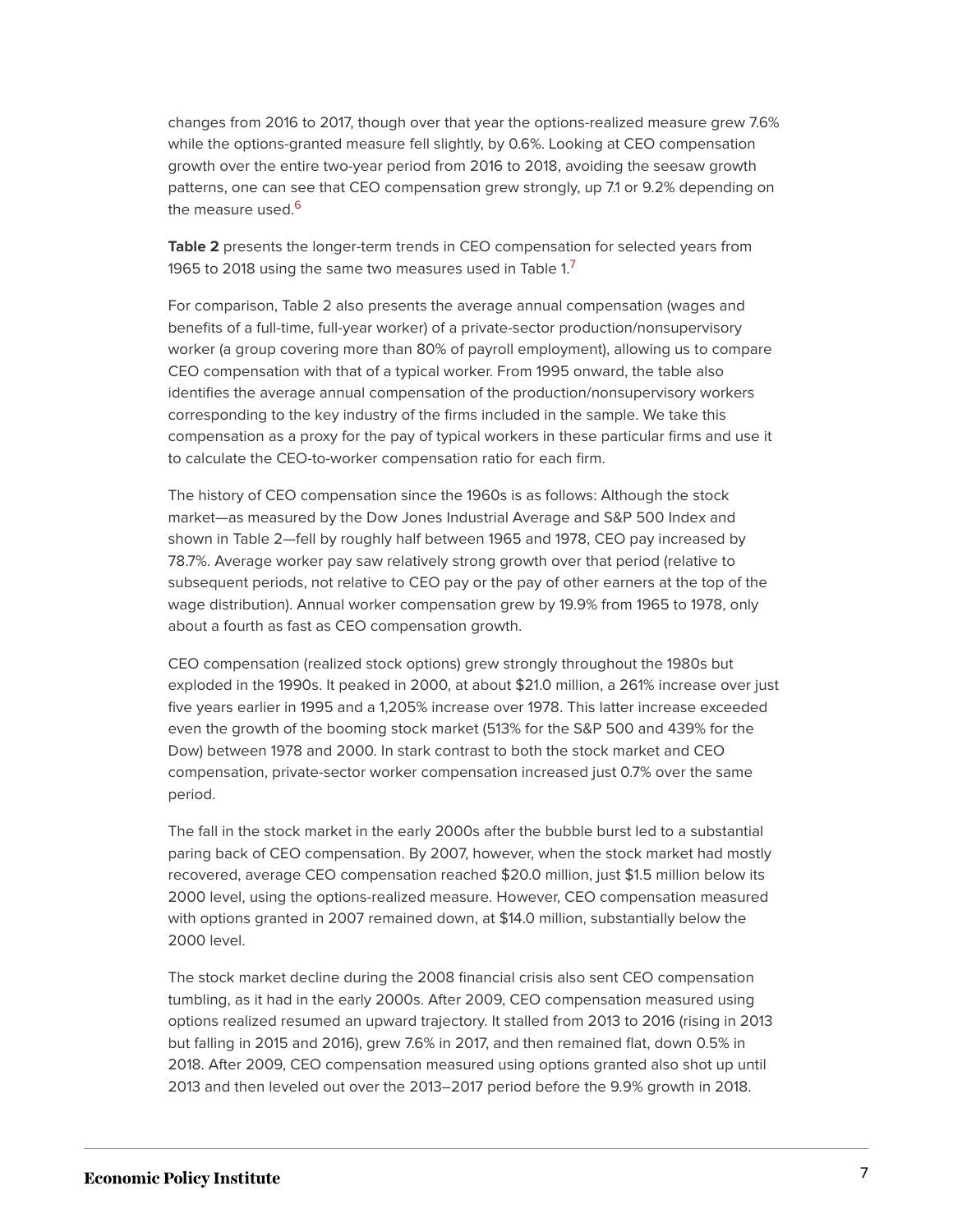### Table 2 **CEO compensation, CEO-to-worker compensation ratio, and stock prices (2018\$), selected years, 1965–2018**

|                          | <b>CEO</b> annual<br>compensation<br>(thousands) |                                          | Private-sector production/<br>nonsupervisory workers<br>annual compensation<br>(thousands) |                                                   | <b>Stock market</b><br>(indexed to 2018\$) |              | <b>CEO-to-worker</b><br>compensation ratio |                                       |
|--------------------------|--------------------------------------------------|------------------------------------------|--------------------------------------------------------------------------------------------|---------------------------------------------------|--------------------------------------------|--------------|--------------------------------------------|---------------------------------------|
|                          | Based on<br>options<br>realized                  | <b>Based</b><br>on<br>options<br>granted | All<br>private-sector<br>workers                                                           | <b>Workers</b><br>in the<br>firms'<br>industries* | <b>S&amp;P 500</b>                         | Dow<br>Jones | <b>Based</b><br>on<br>options<br>realized  | <b>Based on</b><br>options<br>granted |
| 1965                     | \$924                                            | \$705                                    | \$41.9                                                                                     | n/a                                               | 616                                        | 6,360        | 19.9                                       | 15.5                                  |
| 1973                     | \$1,206                                          | \$920                                    | \$49.2                                                                                     | n/a                                               | 544                                        | 4,681        | 22.2                                       | 17.2                                  |
| 1978                     | \$1,652                                          | \$1,260                                  | \$50.3                                                                                     | n/a                                               | 340                                        | 2,909        | 29.7                                       | 23.1                                  |
| 1989                     | \$3,077                                          | \$2,347                                  | \$47.9                                                                                     | n/a                                               | 633                                        | 4,922        | 58.1                                       | 45.1                                  |
| 1995                     | \$5,975                                          | \$6,628                                  | \$47.9                                                                                     | \$53.8                                            | 889                                        | 7,385        | 120.6                                      | 129.4                                 |
| 2000                     | \$21,549                                         | \$21,542                                 | \$50.6                                                                                     | \$56.5                                            | 2.087                                      | 15.681       | 368.1                                      | 386.4                                 |
| 2007                     | \$20,027                                         | \$14,000                                 | \$52.7                                                                                     | \$58.8                                            | 1.793                                      | 15.999       | 345.9                                      | 241.1                                 |
| 2009                     | \$11,255                                         | \$10,785                                 | \$54.7                                                                                     | \$61.2                                            | 1.112                                      | 10,425       | 195.3                                      | 182.3                                 |
| 2016                     | \$16,045                                         | \$12.775                                 | \$55.8                                                                                     | \$63.8                                            | 2.192                                      | 18.759       | 262.6                                      | 209.0                                 |
| 2017                     | \$17,270                                         | \$12,698                                 | \$56.0                                                                                     | \$64.6                                            | 2.509                                      | 22,280       | 280.8                                      | 205.7                                 |
| <b>Projected</b><br>2018 | \$17,180                                         | \$13,952                                 | \$56.2                                                                                     | \$64.5                                            | 2.746                                      | 25,047       | 278.1                                      | 221.0                                 |
| <b>2017 FH</b>           | \$16,760                                         | \$12,298                                 | \$56.0                                                                                     | \$64.6                                            | 2.509                                      | 22,280       | 272.7                                      | 200.4                                 |
| <b>2018 FH</b>           | \$16,672                                         | \$13,511                                 | \$56.2                                                                                     | \$64.5                                            | 2,746                                      | 25,047       | 269.9                                      | 215.7                                 |
| <b>Percent change</b>    |                                                  |                                          |                                                                                            |                                                   |                                            |              |                                            | <b>Change in ratio</b>                |
| 1965-1978                | 78.7%                                            | 78.7%                                    | 19.9%                                                                                      | n/a                                               | $-44.7%$                                   | $-54.3%$     | 9.8                                        | 7.6                                   |
| 1978-2000                | 1,204.8%                                         | 1,610.1%                                 | 0.7%                                                                                       | n/a                                               | 513.0%                                     | 439.1%       | 338.3                                      | 363.4                                 |
| 2000-2018                | $-20.3%$                                         | $-35.2%$                                 | 11.1%                                                                                      | 14.1%                                             | 31.6%                                      | 59.7%        | $-90.0$                                    | $-165.4$                              |
| 2009-2018                | 52.6%                                            | 29.4%                                    | 2.7%                                                                                       | 5.3%                                              | 146.9%                                     | 140.3%       | 82.8                                       | 38.7                                  |
| 1978-2018                | 940.3%                                           | 1.007.5%                                 | 11.9%                                                                                      | n/a                                               | 706.7%                                     | 761.1%       | 248.4                                      | 198.0                                 |
| 2017-2018                | $-0.5%$                                          | 9.9%                                     | 0.5%                                                                                       | $-0.2%$                                           | 9.5%                                       | 12.4%        | $-2.7$                                     | 15.3                                  |

\* Average annual compensation of the workers in the key industries of the firms in the sample.

**Notes:** CEO average annual compensation is measured for CEOs at the top 350 U.S. firms ranked by sales. Two measures are computed, differing in the treatment of stock options: One uses "options realized," and the other uses the value of "options granted." Both series also include salary, bonus, restricted stock awards, and long-term incentive payouts for CEOs. Projected value for 2018 is based on the percent change in CEO pay in the samples available in June 2017 and in June 2018 (labeled first-half [FH] data) applied to the full-year 2017 value. CEO-to-worker compensation ratios are based on averaging specific firm ratios in samples and not the ratio of averages of CEO and worker compensation. Ratios prior to 1992 are constructed as described in the CEO pay series [methodology](https://www.epi.org/publication/methodology-measuring-ceo-compensation-ratio/) (Sabadish and Mishel 2013).

**Source:** Authors' analysis of data from Compustat's ExecuComp database, the Federal Reserve Economic Data (FRED) database from the Federal Reserve Bank of St. Louis, the Bureau of Labor Statistics' Current Employment Statistics data series, and the Bureau of Economic Analysis NIPA tables

#### **Economic Policy Institute**

We use the projected 2018 CEO compensation (described above) as the basis for examining changes in CEO compensation over the longer term. For the period from 1978 to 2018, CEO compensation based on options realized increased 940.3%—between onefourth and one-third faster than stock market growth (depending on the market index used) and substantially faster than the painfully slow 11.9% growth in the typical worker's compensation over the same period. CEO compensation based on the value of stock options granted grew 1,007.5% over this period. CEO compensation in 2018 remained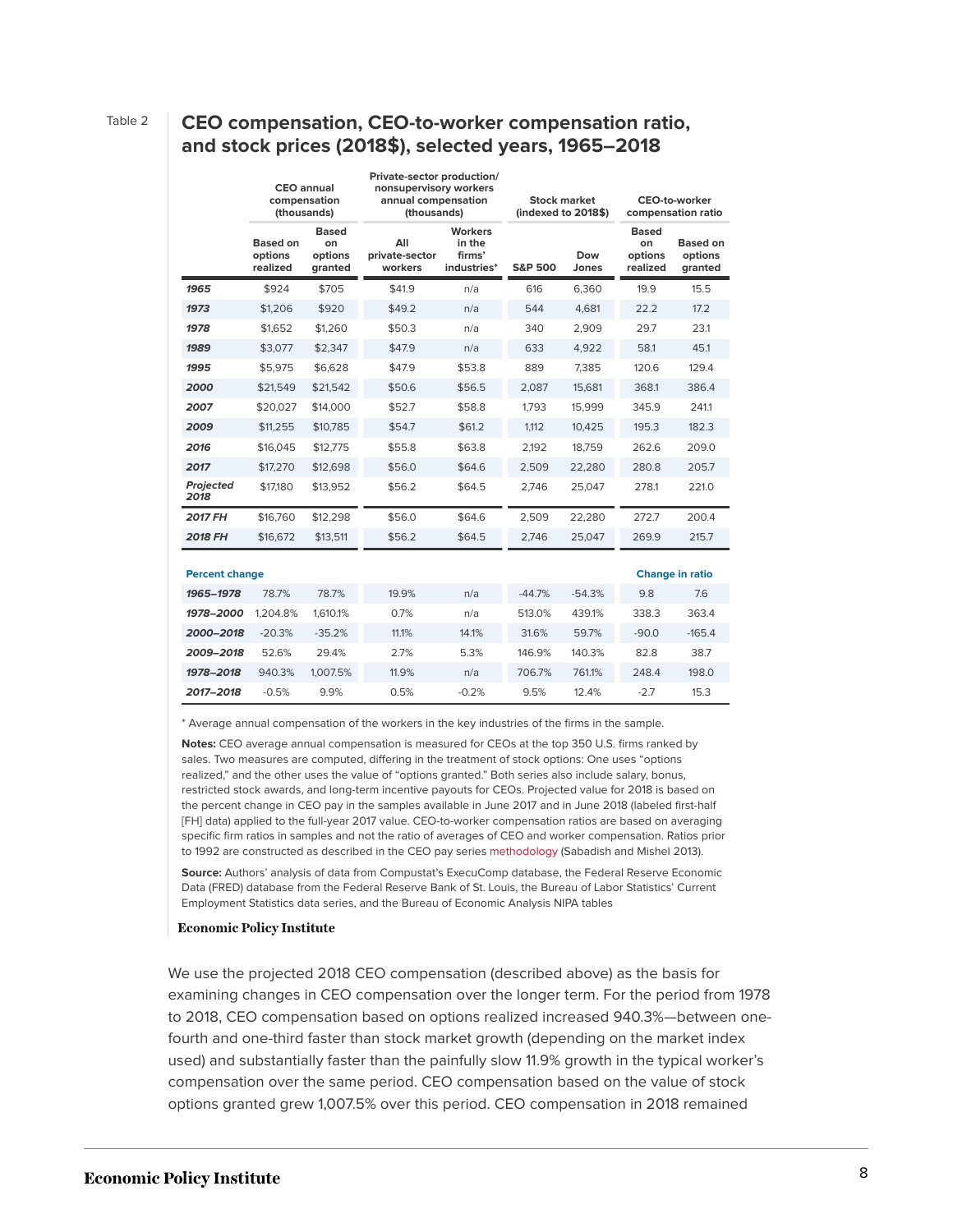### Figure A **CEO realized direct compensation and the S&P 500 index (2018\$), 1965–2018**



**Notes:** CEO average annual compensation is computed using the "options realized" compensation series, which includes salary, bonus, restricted stock awards, options realized, and long-term incentive payouts for CEOs at the top 350 U.S. firms ranked by sales. Projected value for 2018 is based on the percent change in CEO pay in the samples available in June 2017 and in June 2018 (labeled first-half [FH] data) applied to the full-year 2017 value.

**Source:** Authors' analysis of data from Compustat's ExecuComp database and the Federal Reserve

#### **Economic Policy Institute**

below its 2000 peak, which occurred at the end of a strong economic boom that included huge growth in the stock market that many believed reflected a technology stock bubble. The run-up in stock prices had a corresponding effect on CEO compensation. When the bubble burst, CEO compensation was deflated as well.

**Figure A** shows how CEO compensation measured using realized stock options historically fluctuated in tandem with the stock market, as measured by the S&P 500 Index, confirming that CEOs tend to cash in their options when stock prices are high and accumulate unexercised options when stock prices are low. The financial crisis of 2008 and the accompanying stock market tumble knocked CEO compensation based on realized stock options down 43.8% from 2007 to 2009. By 2014 the stock market had recouped all of the ground lost in the downturn. Not surprisingly, CEO compensation based on realized stock options also made a strong recovery. The close connection between stock market growth and CEO compensation has loosened a bit in the years since 2014: As seen in the figure, CEO compensation based on realized stock options has not followed the sharp upward trajectory of the stock market over the past four years, a departure from earlier periods.

Nevertheless, the normally tight relationship between overall stock prices and CEO compensation, as shown in Figure A, casts doubt on the theory that CEOs are enjoying high and rising pay because their individual productivity is increasing (e.g., because they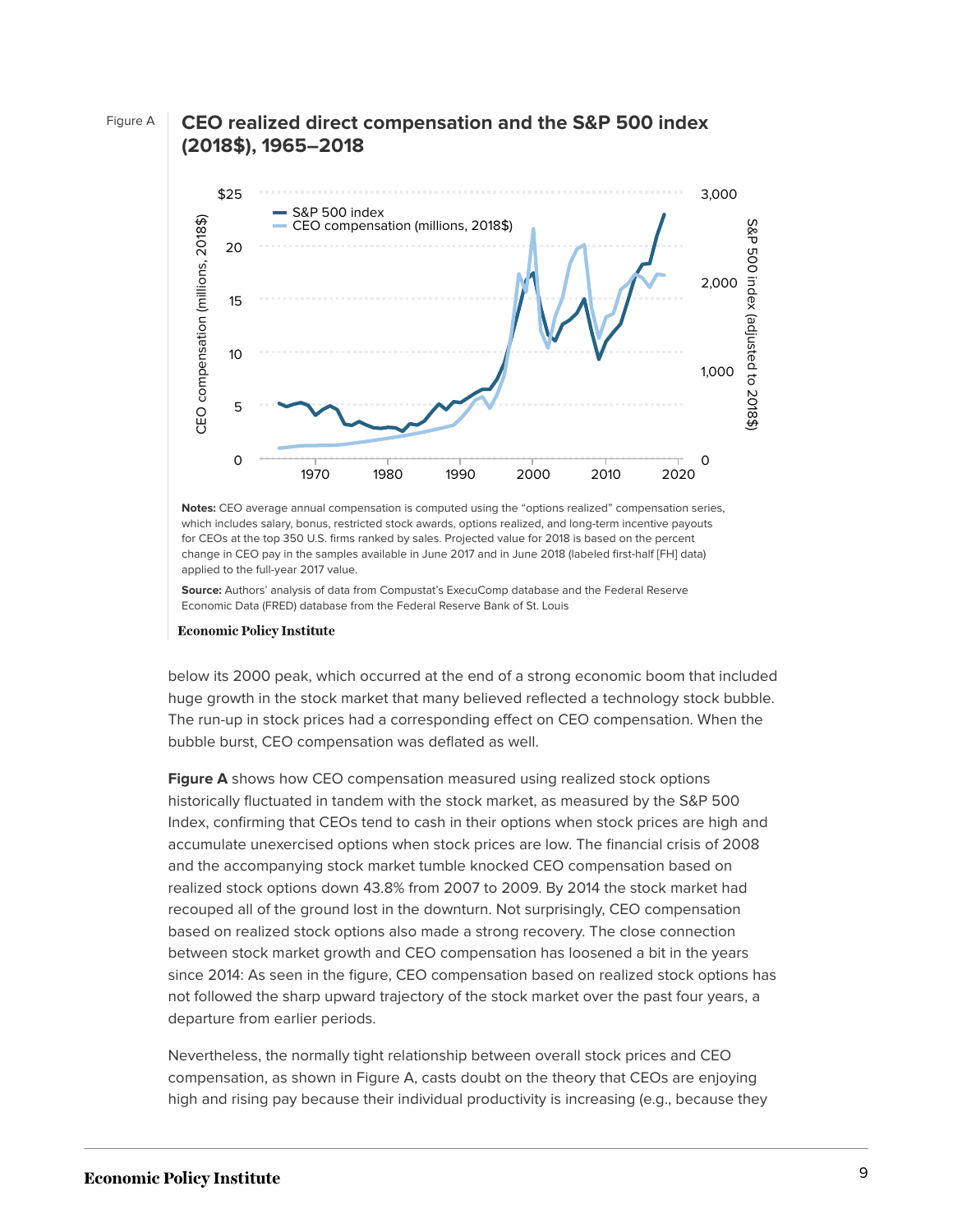head larger firms, have adopted new technology, or for other reasons). CEO compensation often grows strongly when the overall stock market rises and individual firms' stock values rise along with it. This is a marketwide phenomenon, not one of improved performance of individual firms: Most CEO pay packages allow pay to rise whenever the firm's stock value rises; that is, they permit CEOs to cash out stock options regardless of whether the rise in the firm's stock value was exceptional relative to comparable firms in the same industry. The slight loosening of the relationship between overall stock market growth and CEO compensation growth does not alter this conclusion.

### **The rising importance of stock awards**

Analyses of the underlying components of CEO compensation over the 2016–2018 period in Table 1 showed a strong growth in stock awards, which are simply stocks granted to employees. Stock awards can increase or decrease in value depending on the trend in the firm's stock price. Stock awards, which are included in both definitions of CEO compensation, rose to \$7.5 million in 2018, a substantial amount of income alone. The composition of CEO compensation has been shifting toward stock awards and away from stock options since the end of the last cycle in 2006–2007. These two stock-related items—stock options and stock awards—together still make up the bulk of CEO compensation, at 74% and 68%, respectively, of options-exercised and options-granted CEO compensation measures in 2018.

Figure B has two stacked graphs: Each shows the contribution of stock awards and stock options to total CEO compensation, the top graph using realized stock options and the bottom graph using stock options granted. Both graphs show the total contribution of stock awards and options in total CEO compensation. Stock awards have risen from about 22–26% of compensation in 2006–2007 to 44% of all compensation in 2018 in the options-exercised measure (top graph) and a rise from 30–37% in 2006–2007 to 54% in 2018 for the options-granted measure (bottom graph). Stock awards now make up about half of all CEO compensation.

The role of stock options has correspondingly declined. The top graph in Figure B shows that exercised stock options (options realized) made up roughly half of CEO compensation in 2006 and 2007 but have fallen to 31% in 2018. The value of stock options awarded has fallen from 25–29% of compensation in 2006–2007 to just 14% in 2018 (bottom graph). It is also important to note that while there has been a shift in the composition of CEO compensation it remains the case that stock-related components (either awards or options) make up between 68 and 74% of all CEO compensation.

An examination of trends in the number and value of unexercised stock options for the same sample of executives confirms that there has been a shift away from options awards rather than an accumulation of unexercised stock options being held to cash in as stock prices rise further. After the tech stock bubble burst in the early 2000s, there was a decline in the value of stock options exercised along with a corresponding increase in the number and value of unexercised stock options. These dynamics suggest a hoarding of options in a down stock market rather than a shift away from options as a compensation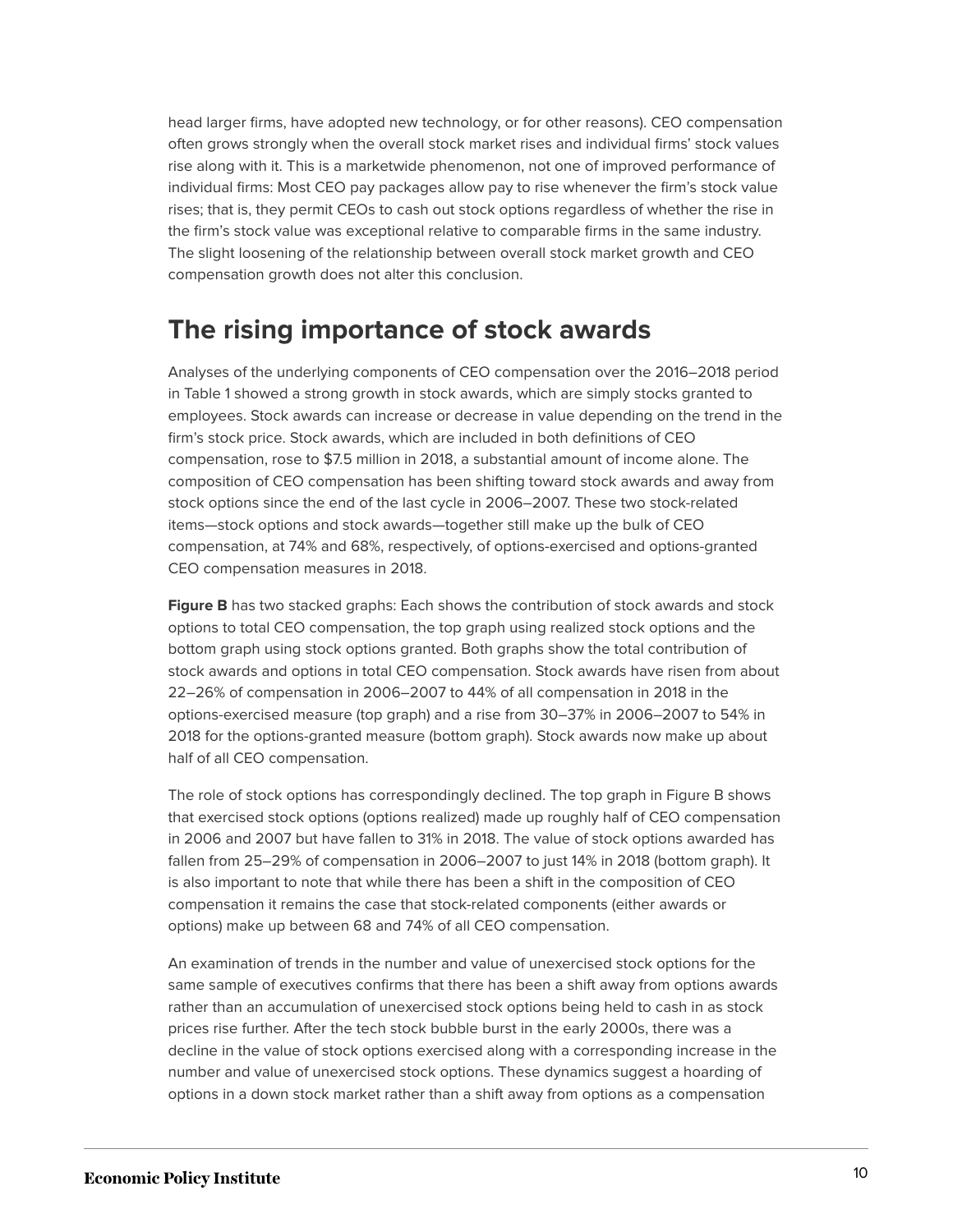### Figure B **Comparison of option and stock components of CEO pay, 2006–2018**

Options realized and stock awards as a share of CEO compensation based on options realized



Options granted and stock awards as a share of CEO compensation based on options granted



**Notes:** CEO average annual compensation is measured for CEOs at the top 350 U.S. firms ranked by sales. Two measures are computed, differing in the treatment of stock options: One uses "options realized," and the other uses the value of "options granted." Both series also include salary, bonus, restricted stock awards (fair value), and long-term incentive payouts for CEOs. Projected value for 2018 is based on the percent change in CEO pay in the samples available in June 2017 and in June 2018 (labeled first-half [FH] data) applied to the full-year 2017 value. Projections for compensation based on options granted and options realized are calculated separately. Totals are computed using unrounded numbers. Numbers may not sum to totals due to rounding.

**Source:** Authors' analysis of data from Compustat's ExecuComp database, the Bureau of Labor Statistics' Current Employment Statistics data series, and the Bureau of Economic Analysis NIPA tables

**Economic Policy Institute**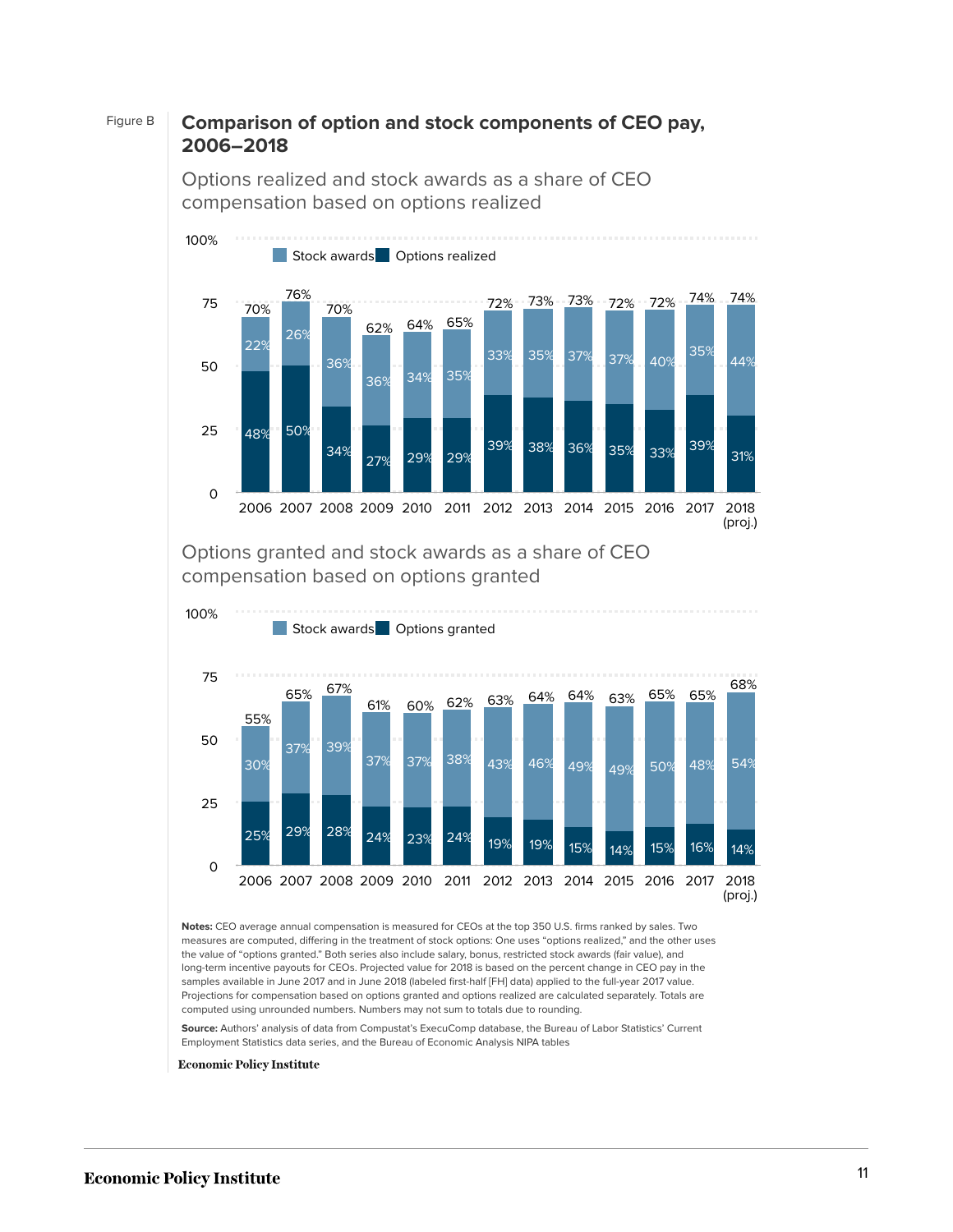<span id="page-12-0"></span>tool. Balsam has noted that other factors also led to a reduced use of options: Enron and WorldCom scandals being blamed (incorrectly) on stock options; SOX reporting requirements, which basically took away any opportunity for backdating of options; and then, finally, SFAS 123R (Statement of Financial Accounting Standards No. 123), which required the expensing of options (FASB 2004).<sup>[8](#page-23-7)</sup> In contrast to the early 2000s trend, the decline in the role of stock options in the aftermath of the financial crisis of 2008–2009 suggests that firms have shifted composition away from options and toward stock awards: The average decline in the value of stock options in compensation was accompanied by a continued decline in the number of unexercised stock options, from an average of 1,519 in 2007 to just 561 in 2018, and a substantial 31% fall in the inflation-adjusted value of unexercised stock options over the 2016–2018 period to a level just half that of the 2006–2007 period. These trends confirm that there has been a reduction in stock options granted in recent years and not just an accumulating inventory of unexercised options.

There is a simple logic behind companies' decisions to shift from stock options to stock awards, as Clifford (2017) explains. With stock options, CEOs can only make gains: They realize a gain if the stock price rises beyond the price of the initial options granted and they lose nothing if the stock price falls. The fact that they have nothing to lose—but potentially a lot to gain—might lead options-holding CEOs to take excessive risks to bump up the stock price. Stock awards, on the other hand, promote better alignment of a CEO's goals with shareholders' goals. A stock award has the value when given, or vested, and can increase or decrease in value as the firm's stock price changes. If stock awards have a lengthy vesting period, say three to five years, then the CEO has an interest in lifting the firm's stock price over that period while being mindful to avoid any implosion in the stock price—to maintain the value of what they have.

As the share of CEO compensation represented by stock options declines, and the share represented by stock awards grows, CEO compensation levels and growth will possibly be increasingly understated in our measures as well as in other measures, including those used by companies to construct the CEO-to-worker ratios reported to the SEC. The reason is this: The exact compensation earned through stock options is measurable—the exercised-options measure of compensation captures any rise in the stock price from the time the options are granted. But for stock awards, the value is determined at the time stocks are granted; any future gains in the value of the stock that accrue to the CEO are not captured by data disclosed by the firms. Nor are they captured in the SEC measure. Because stock awards have become more important, and stock options less important, there is increased likelihood that measures of CEO compensation will not fully capture CEOs' gains going forward. This increased understatement of CEO compensation in turn tamps down measures of CEO compensation growth.

Unfortunately there are not currently any analyses available that assess the extent of the bias toward lower compensation and less compensation growth. One possible way to assess this would be to use the value of stock awards when vested rather than when granted, as this would capture the growth of the value of the stocks in the three- or fouryear window before awards become vested. An analysis of the value of vested stock awards indicates that the stocks awarded do indeed gain value between when they are granted and when they are vested. If these gains were included in a CEO compensation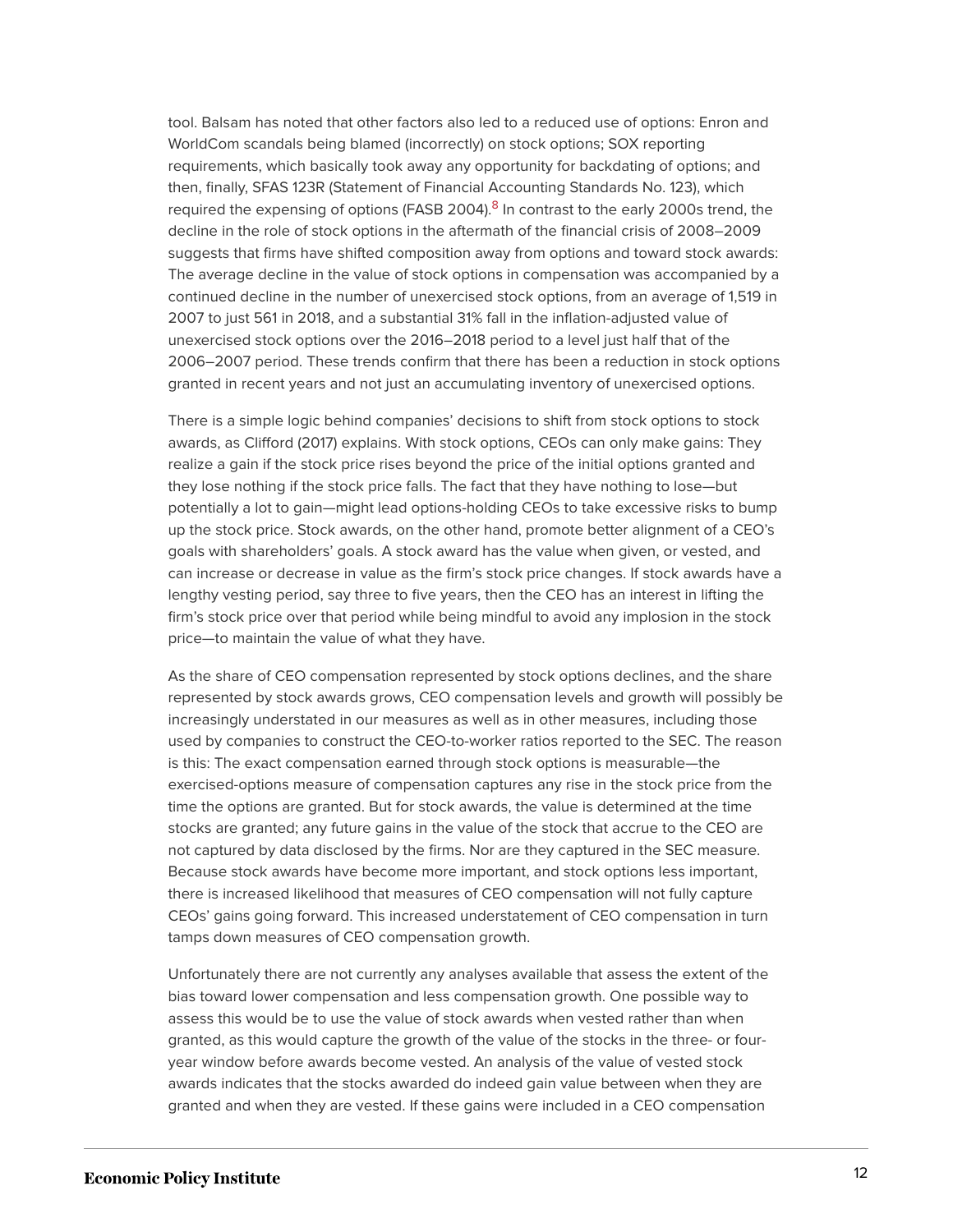measure, it would show an additional \$2 million (in 2018 dollars) in growth of CEO compensation between 2006 and 2018.

### **Trends in the CEO-to-worker compensation ratio**

Table 2 also presents historical and current trends in the ratio of CEO-to-worker compensation, using both measures of CEO compensation. This ratio, which illustrates the increased divergence between CEO and worker pay over time, is computed in two steps. The first step is to construct, for each of the 350 largest U.S. firms, the ratio of the CEO's compensation to the annual average compensation of production and nonsupervisory workers in the key industry of the firm (data on the pay of workers at individual firms are not available).<sup>[9](#page-23-8)</sup> The second step is to average that ratio across all 350 firms.

<span id="page-13-0"></span>The last two columns in Table 2 show the resulting ratio for both measures of CEO pay. We adjust the ratio for 2018 to reflect the percentage-point growth between the ratios in the first-half-year samples in 2017 and 2018 and add that growth to the ratio estimated for the full-year sample in 2017 to derive the 2018 ratio consistent with the historical data. Trends before 1995 are based on the changes in average top-company CEO and economywide private-sector production/nonsupervisory worker compensation. The trends are presented in **Figure C**.

The Securities and Exchange Commission (SEC) now requires publicly owned firms to provide a metric for the ratio of CEO compensation to that of the median worker in a firm, as mandated by the Dodd-Frank financial reform bill of 2010 (SEC 2015). Those ratios differ from those in this report in several ways. First, because of limitations in data availability, the measure of worker compensation in our ratios reflects workers in a firm's key industry, not workers actually working for the firm. The ratios reported to the SEC will reflect compensation of workers in the specific firm. Second, our measure reflects an exclusively domestic workforce; it excludes the compensation of workers in other countries who work for the firm. The ratios reported to the SEC may include workers in other countries. Third, our metric is based on hourly compensation annualized to reflect a full-time, full-year worker (i.e., multiplying the hourly compensation rate by 2,080). In contrast, the measures firms provide to the SEC can be and are sometimes based on the actual annual (not annualized) wages of part-year (seasonal) or part-time workers. As a result, comparisons across firms may reflect not only pay differences but also differences in annual or weekly hours worked. Fourth, our metric includes both wages and benefits, whereas the SEC metric solely focuses on wages. Finally, we use consistent data and methodology to construct our ratios; our ratios are thus comparable across firms and from year to year. The SEC allows firms flexibility in how they construct the CEO-to-median worker pay comparison; this means there is not comparability across firms—and ratios may not even be comparable from year to year for any given firm, if the firm changes the metrics it uses.

There is certainly value in the new metrics being provided to the SEC, but the measures we rely on allow us to make appropriate comparisons between firms and across time. **Box A** provides more information on the ratios firms are providing to the SEC.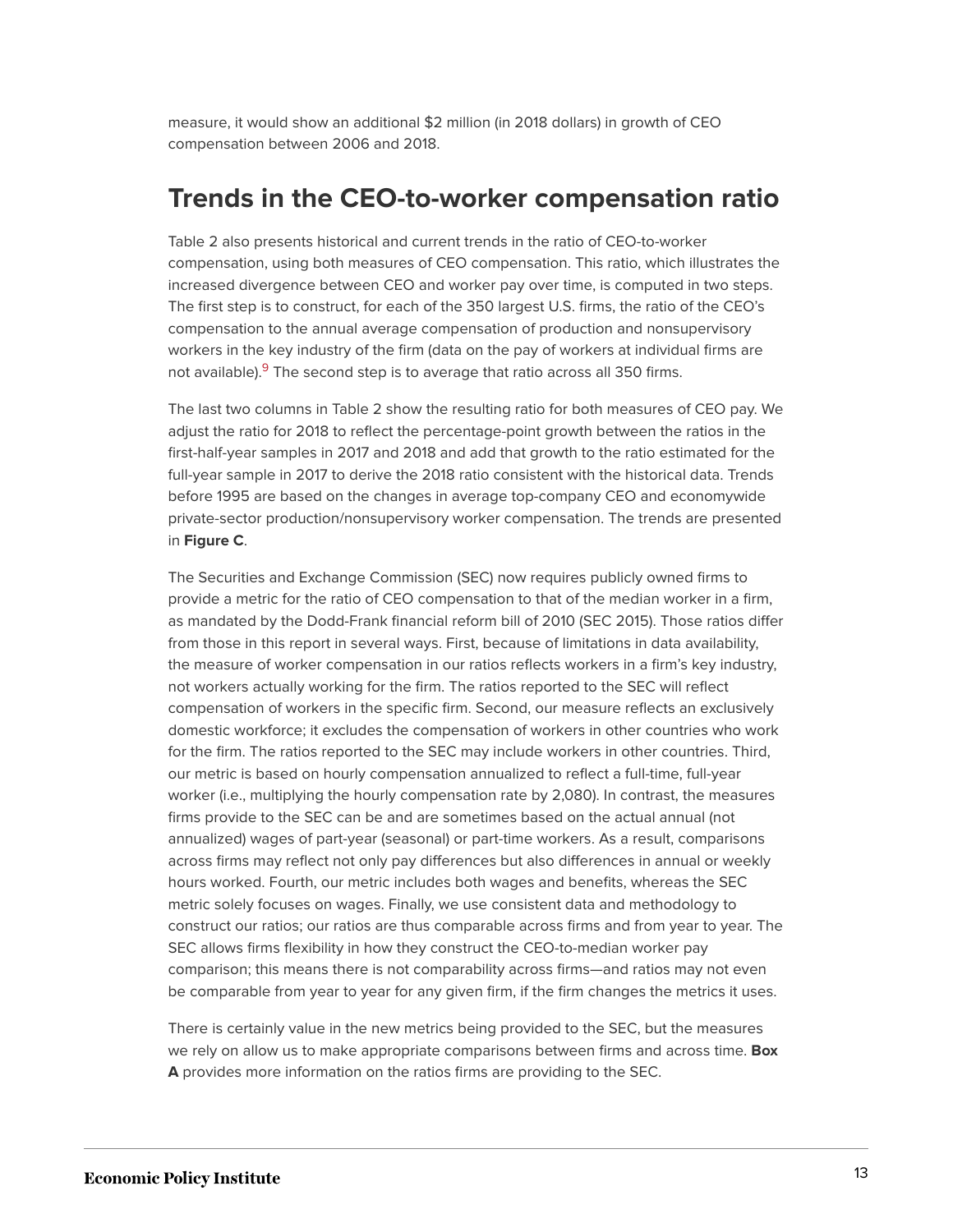#### Figure C **CEOs make 278 times more than typical workers**

CEO-to-worker compensation ratio, 1965–2018



**Notes:** CEO average annual compensation is measured for CEOs at the top 350 U.S. firms ranked by sales. Two measures are computed, differing in the treatment of stock options: One uses "options realized," and the other uses the value of "options granted." Both series also include salary, bonus, restricted stock awards, and long-term incentive payouts for CEOs. Projected value for 2018 is based on the percent change in CEO pay in the samples available in June 2017 and in June 2018 (labeled first-half [FH] data) applied to the full-year 2017 value. Projections for compensation based on options granted and options realized are calculated separately. "Typical worker" compensation is the average annual compensation of the workers in the key industry of the firms in the sample.

**Source:** Authors' analysis of data from Compustat's ExecuComp database, the Bureau of Labor Statistics' Current Employment Statistics data series, and the Bureau of Economic Analysis NIPA tables

#### **Economic Policy Institute**

#### BOX A

### **CEO-to-worker pay ratios: The new SEC rule and EPI's methodology**

As of 2018, all publicly traded companies are required to disclose CEO total compensation alongside the median annual total compensation for all employees other than the CEO in annual proxy statements submitted to the Securities and Exchange Commission. In addition, they are to provide the ratio of CEO-to-worker compensation (SEC 2015).

Advocates, investors, and researchers alike have welcomed the disclosure of this information, because these disclosures offer previously unavailable insight into compensation inequality within firms. Historically, constructing a firm-specific CEO-to-worker pay ratio was impossible without the cooperation of the firm,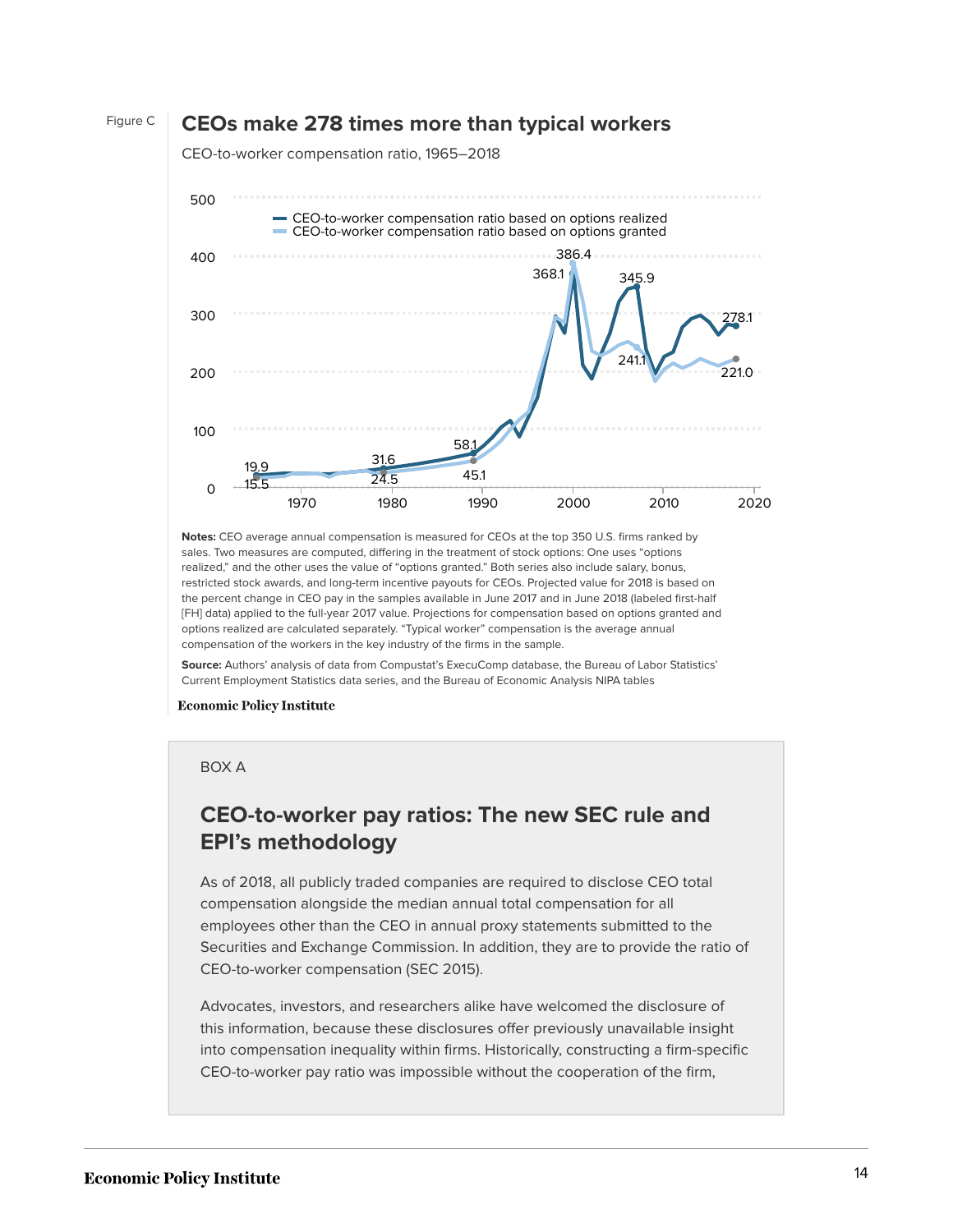although sector-specific estimates were possible (see Mishel and Schieder 2018). The new CEO-to-worker compensation ratios contained in proxies in 2018 and in 2019 shine a ray of sunlight onto the compensation of the typical worker. According to the authors of a report titled Rewarding or Hoarding? An Examination of Pay Ratios Revealed by Dodd-Frank, from the office of former Congressman Keith Ellison (D-Minn.), "These new data give us a much clearer picture as to which corporations are sharing the wealth and which are not" (Staff of Congressman Keith Ellison 2018).

However, fierce business resistance to the mandate to report the CEO-to-worker compensation ratio has watered down their potential use. Many corporations have implausibly contended that constructing these ratios is too difficult. The SEC has given these claims far too much credence, providing firms tremendous leeway in how to construct the ratios. This SEC capitulation diminished the utility of these new median worker compensation measures for making comparisons across firms and will affect the utility of comparing them over time when additional years of data are available.

Specifically, the SEC's rule grants firms significant discretion in reporting median worker pay, which makes the reported ratios incompatible across firms. A company's reported "median worker" may, for example, work part time or full time, reside in the U.S. or abroad, and have worked for the firm for a limited number of weeks during the previous year. The data on median compensation are not provided on a per-hour basis or annualized to that of a full-time, full-year worker. Without such information, or simply the annual hours worked by the median worker, it is not possible to standardize the compensation for comparisons across firms. In addition, firms may not adhere to the same metric each year, limiting the ability to make historical comparisons in the future.

Given the limitations of the metrics used for SEC reporting, the SEC compensation data do not and cannot replace our annual CEO compensation series. Our examination of CEO compensation continues to provide crucial data points for evaluating current CEO compensation trends as well as trends in CEO compensation over time. Our methodology (described in Sabadish and Mishel 2013) has a number of advantages over the SEC-prescribed methodology for constructing ratios. First, our methodology compares CEO compensation to the compensation of the typical worker in the main industry of the CEO's company rather than just within one specific firm. It thereby eliminates artificial reductions in a company-reported CEO-to-worker pay ratio that could arise from the extensive use of subcontracting.

Second, our worker compensation series reflects annualized compensation (multiplying an estimate of hourly compensation by 2,080 hours), eliminating the ambiguity that arises when weeks worked and hours per week are not specified or when they differ across firms (as can be the case for the SEC ratios). This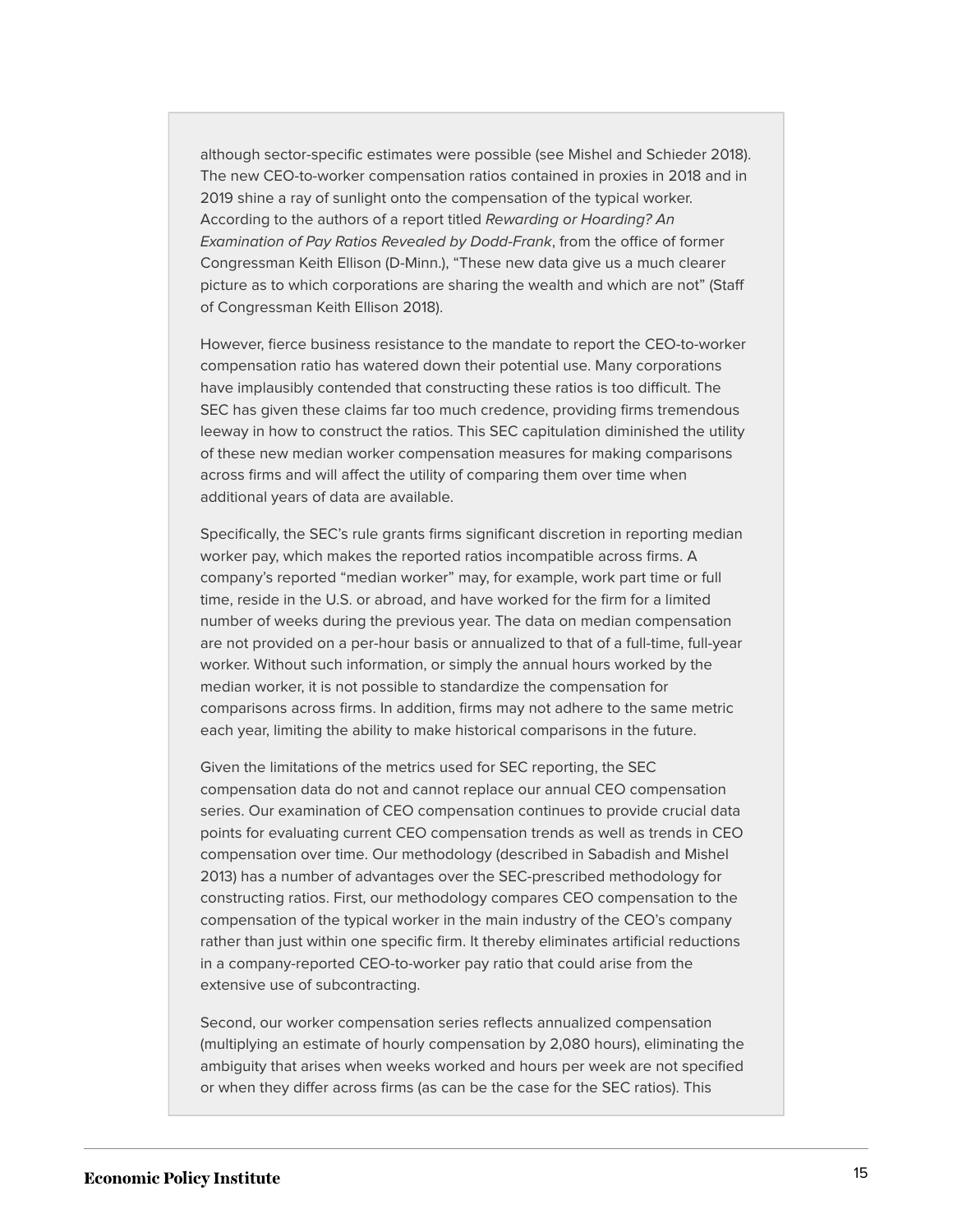assumption also likely makes our ratio a more conservative estimate of the true ratio than the ratios reported to the SEC. Third, our analysis captures the ratio of CEO compensation to compensation of U.S. domestic workers only, which makes the ratios comparable in a way that the SEC-required ratios are not (given that they may or may not include workers in other countries). Fourth, our series is able to extend back to 1965, allowing us to analyze trends in executive compensation over time. The consistent basis of the measurement of our ratios permits historical comparisons on a year-to-year basis. These (and other) benefits are why we continue to produce our CEO-to-worker pay series—although it is our hope that with time the ambiguities of the SEC ratio will be addressed and adjusted, to produce a reliable time series for investors and the public to use going forward.

In terms of CEO compensation based on realized stock options, CEOs of major U.S. companies earned 20 times more than the typical worker in 1965. This ratio grew to 30-to-1 in 1978 and 58-to-1 by 1989. It surged in the 1990s, hitting 368-to-1 in 2000, at the end of the 1990s recovery. The fall in the stock market after 2000 reduced CEO stockrelated pay (e.g., realized stock options) and caused CEO compensation to tumble in 2002 before beginning to rise again in 2003. CEO compensation recovered to a level of 346 times worker pay by 2007, almost back to its 2000 level. The financial crisis of 2008 and accompanying stock market decline reduced CEO compensation between 2007 and 2009, as discussed above, and the CEO-to-worker compensation ratio fell in tandem. By 2014 the stock market had recouped all of the value it had lost following the financial crisis, and the CEO-to-worker compensation ratio in 2014 had recovered to 296-to-1. The fall in CEO compensation between 2014 and 2016 caused the CEO-to-worker pay ratio to fall. The ratio bumped up in 2017 and basically was stable in 2018, dipping a bit to 278-to-1. Although the CEO-to-worker compensation ratio remains below the value achieved in 2000, at the peak of the stock market bubble, it is far higher than it was in the 1960s, 1970s, 1980s, and 1990s.

The pattern using the CEO compensation measure that values stock options as they are granted is similar. The CEO-to-worker pay ratio peaked in 2000, at 386-to-1, even higher than the ratio with the stock-options-realized measurement. The fall from 2000 to 2007 was steeper than for the other measure, hitting 241-to-1 in 2007. The stock market decline during the financial crisis drove the ratio down to 182-to-1 in 2009. It recovered to 221-to-1 by 2014 and, after dipping a bit over the next three years, ended back up at 221-to-1 in 2018. This level is far lower than its peak in 2000 but still far greater than the 1989 ratio of 45-to-1 or the 1965 ratio of 16-to-1.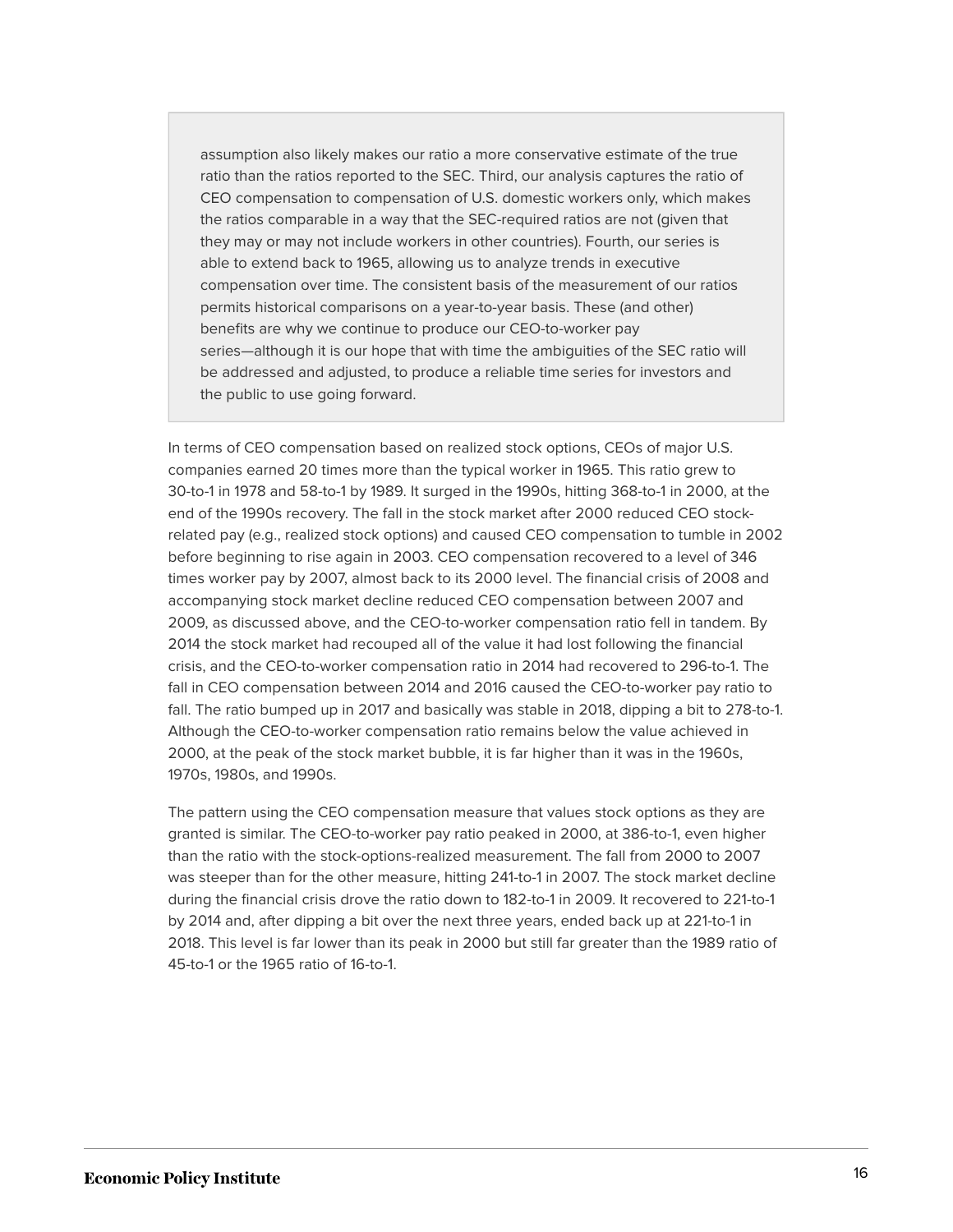### **Dramatically high CEO pay does not simply reflect the market for skills**

This section reviews competing explanations for the extraordinary rise in CEO compensation over the past several decades. CEO compensation has grown a great deal since 1965, but so has the pay of other high-wage earners. To some analysts, this suggests that the dramatic rise in CEO compensation has been driven largely by the demand for the skills of CEOs and other highly paid professionals. In this interpretation, CEO compensation is being set by the market for "skills" or "talent," not by managerial power or rent-seeking behavior.<sup>[10](#page-23-9)</sup> This explanation lies in contrast to that offered by Bebchuk and Fried (2004) or Clifford (2017), who claim that the long-term increase in CEO pay is a result of managerial power.

<span id="page-17-0"></span>One prominent example of the "market for talent" argument—based on the premise that "it is other professionals, too," not just CEOs, who are seeing a generous rise in pay—comes from Kaplan (2012a, 2012b). In the prestigious 2012 Martin Feldstein Lecture at the National Bureau of Economic Research, he claims:

Over the last 20 years, then, public company CEO pay relative to the top 0.1% has remained relatively constant or declined. These patterns are consistent with a competitive market for talent. They are less consistent with managerial power. Other top income groups, not subject to managerial power forces, have seen similar growth in pay. (Kaplan 2012a, 4)

In a follow-up paper for the Cato Institute, published as a National Bureau of Economic Research working paper, Kaplan expands this point:

The point of these comparisons is to confirm that while public company CEOs earn a great deal, they are not unique. Other groups with similar backgrounds—private company executives, corporate lawyers, hedge fund investors, private equity investors and others—have seen significant pay increases where there is a competitive market for talent and managerial power problems are absent. Again, if one uses evidence of higher CEO pay as evidence of managerial power or capture, one must also explain why these professional groups have had a similar or even higher growth in pay. It seems more likely that a meaningful portion of the increase in CEO pay has been driven by market forces as well. (Kaplan 2012b, 21)

However, the argument that CEO compensation is being set by the market for "skills" does not square with the data we analyze. Bivens and Mishel (2013) address the larger issue of the role of CEO compensation in generating income gains at the very top and conclude that substantial rents are embedded in executive pay. According to Bivens and Mishel, CEO pay gains are not the result of a competitive market for talent but rather reflect the power of CEOs to extract concessions. The data presented in **Table 3** shows that the evidence does not support Kaplan's claim that "professional groups have had a similar or even higher growth in pay" than CEOs: The very highest earners—those in the top 0.1% of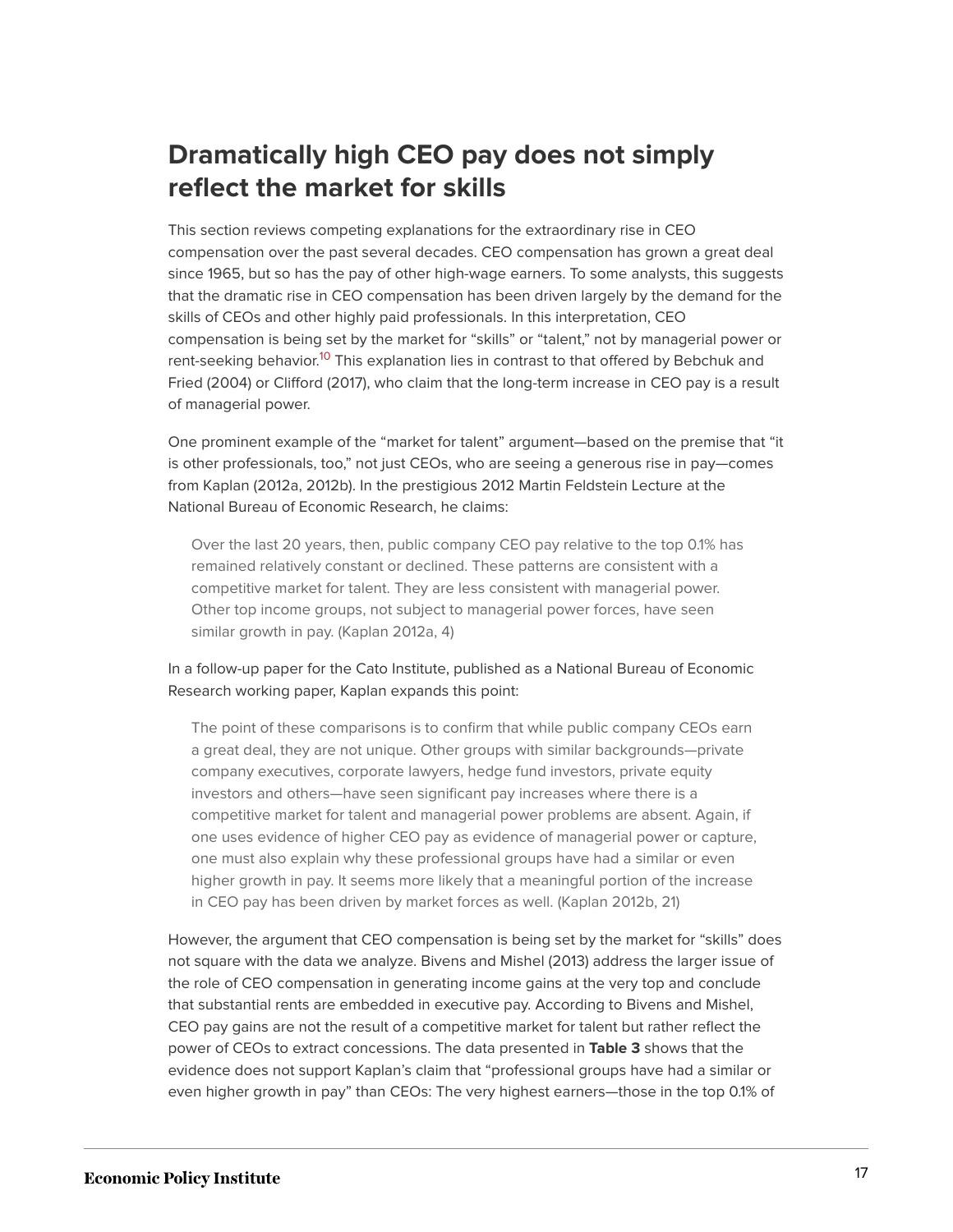all earners—had their wages grow far less than the compensation of the CEOs of large firms (note that the gains from exercised stock options are taxed as W-2 wage income and so are reflected in measures of wages in the data we analyze).

<span id="page-18-0"></span>Here we draw on and update the Bivens and Mishel (2013) analysis to show that CEO compensation grew far faster than compensation of very highly paid workers over the last few decades, which suggests that the market for skills was not responsible for the rapid growth of CEO compensation. To reach this finding, we use Kaplan's series on CEO compensation and compare it with the wages of top wage earners, rather than the household income of the top 0.1% as Kaplan did.<sup>[11](#page-24-0)</sup> The wage benchmark seems the most appropriate one because it avoids issues of changing household demographics (e.g., increases in the number of two-earner households over time) and limits the income to labor income (i.e., it excludes capital income, which is included in household income measures). We update Kaplan's series beyond 2010 using the growth of CEO compensation (based on options exercised) in our own series. This analysis finds that, contrary to Kaplan's findings, the compensation of CEOs has far outpaced that of very highly paid workers, the top 0.1% of earners.

Table 3 shows the ratio of the average compensation of CEOs of large firms (the series developed by Kaplan, incorporating stock options realized) to the average annual earnings of the top 0.1% of wage earners (based on a series developed by Kopczuk, Saez, and Song [2010] and updated by Mishel and Wolfe [2018]). The comparison is presented as a simple ratio and logged (to convert to a "premium," defined as the relative pay differential between two groups). Both the simple ratios and the log ratios understate the relative pay of CEOs, because CEO pay is a nontrivial share of the denominator, a bias that has probably grown over time as CEO relative pay has grown. If we were able to remove top CEOs' pay from the top 0.1% category, it would reduce the average for the broader group. [12](#page-24-1)

<span id="page-18-1"></span>For comparison purposes, Table 3 also shows the changes in the gross (not regressionadjusted) college-to-high-school wage premium. This premium, which is simply how much more pay is earned by workers with a college degree relative to workers with just a high school diploma, is useful because some commentators, such as Mankiw (2013), assert that the wage and income growth of the top 1% reflects the general rise in the return to skills, as reflected in higher college wage premiums. (The comparisons end in 2017 because 2018 data for top 0.1% wages are not yet available).

CEO pay was 5.40 times the pay of the top 0.1% of wage earners in 2017, similar to 2016 and substantially higher than the 4.36 ratio in 2007. CEO compensation grew far faster than that of the top 0.1% of earners over the recovery since 2009, as the ratio spiked from 4.61 to 5.40. CEO compensation relative to the wages of the top 0.1% of wage earners in 2017 far exceeded the ratio of 2.63 in 1989, a rise (2.77) equal to the pay of almost three very-high-wage earners.<sup>[13](#page-24-2)</sup> The log ratio of CEO relative pay grew 72 log points with respect to wage earners in the top 0.1%.

<span id="page-18-2"></span>Is this increase large? Kaplan (2012a, 4) concludes that CEO relative pay "has remained relatively constant or declined." He finds that the ratio "remains above its historical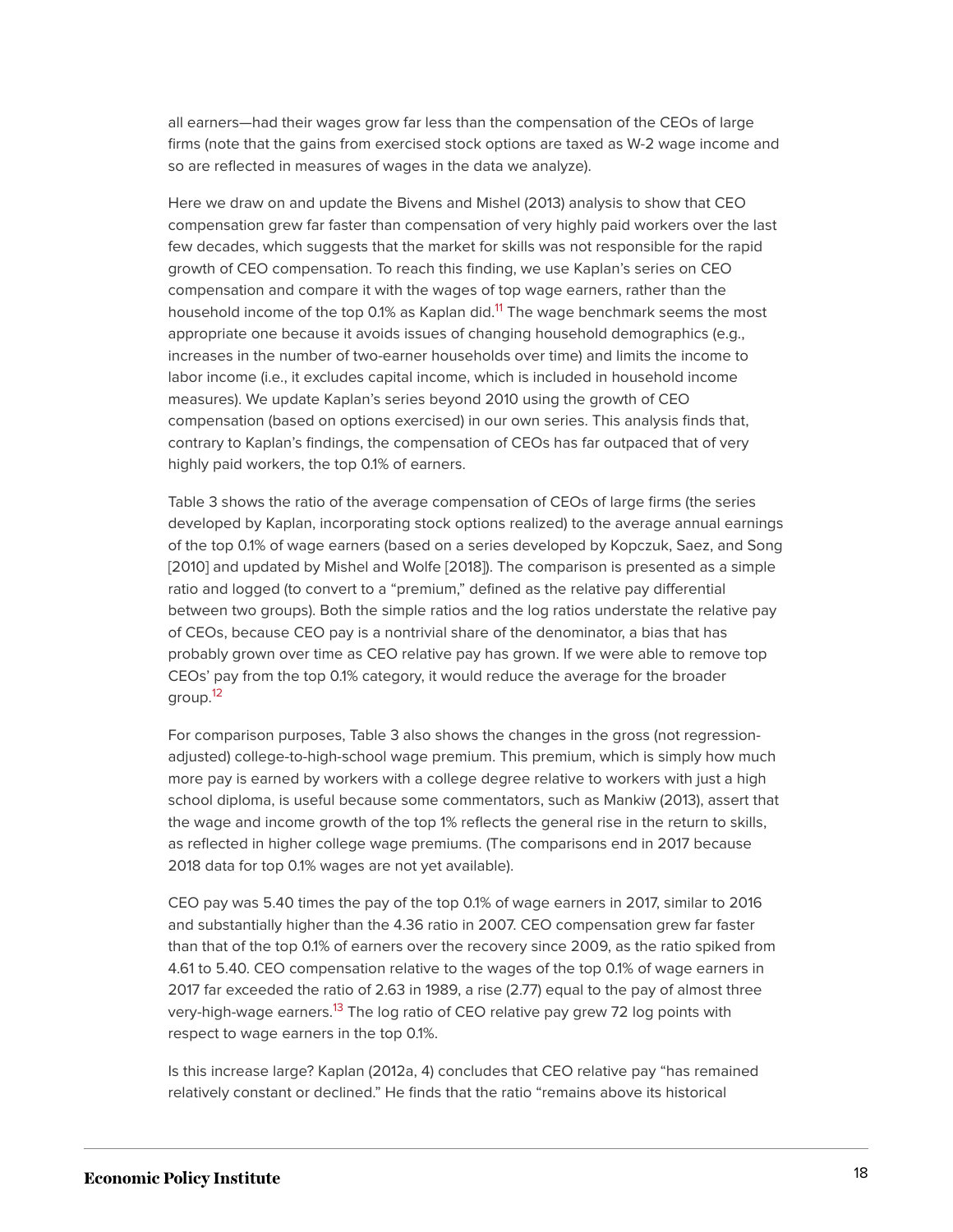### Table 3 **CEO-to-top-0.1% and college-to-high-school ratios, 1979–2017**

|           |                                                    | Ratio                           | Log ratio                                            |                                 |  |  |
|-----------|----------------------------------------------------|---------------------------------|------------------------------------------------------|---------------------------------|--|--|
|           | <b>CEO</b><br>compensation<br>to top 0.1%<br>wages | College-to-high-school<br>wages | <b>CEO</b><br>compensation<br>to top $0.1%$<br>wages | College-to-high-school<br>wages |  |  |
| 1979      | 3.26                                               | 1.41                            | 1.18                                                 | 0.35                            |  |  |
| 1989      | 2.63                                               | 1.59                            | 0.97                                                 | 0.46                            |  |  |
| 1993      | 3.05                                               | 1.64                            | 1.11                                                 | 0.49                            |  |  |
| 2000      | 7.77                                               | 1.75                            | 2.05                                                 | 0.56                            |  |  |
| 2007      | 4.36                                               | 1.77                            | 1.47                                                 | 0.57                            |  |  |
| 2009      | 4.61                                               | 1.74                            | 1.53                                                 | 0.55                            |  |  |
| 2016      | 5.41                                               | 1.84                            | 1.69                                                 | 0.61                            |  |  |
| 2017      | 5.40                                               | 1.82                            | 1.69                                                 | 0.60                            |  |  |
| Change    |                                                    |                                 |                                                      |                                 |  |  |
| 1979-2007 | 1.10                                               | 0.35                            | 0.29                                                 | 0.22                            |  |  |
| 1979-2017 | 2.13                                               | 0.43                            | 0.50                                                 | 0.25                            |  |  |
| 1989-2017 | 2.77                                               | 0.26                            | 0.72                                                 | 0.13                            |  |  |

**Note:** The college-to-high-school wage ratios compare hourly wages of workers who have a college degree with hourly wages of workers who have only a high school diploma.

**Source:** Authors' analysis of data on top 0.1% wages from the EPI State of Working America Data Library, Mishel and Wolfe 2018, and extrapolation of Kaplan's (2012b) CEO compensation series

#### **Economic Policy Institute**

average and the level in the mid-1980s" (2012b, 14). His historical comparisons are inaccurate, however. **Figure D** compares the ratios of the compensation of CEOs to compensation of the top 0.1% of wage earner ratios back to 1947. In 2017 this ratio was 5.40, 2.27 points higher than the historical average of 3.18 (a relative gain in wages earned by the equivalent of 2.22 very-high-wage earners).

That CEO compensation grew much faster than the earnings of the top 0.1% of wage earners is not because the top 0.1% did not fare well. The inflation-adjusted annual earnings of the top 0.1% grew 339.2% from 1978 to 2017. CEO compensation, however, grew three times faster!

The data in Table 3 also provide a benchmark of CEO compensation to that of the collegeto-high-school wage premium. Since 1979, and particularly since 1989, the increase in the logged CEO pay premium relative to other high-wage earners far exceeded the rise in the college-to-high-school wage premium, which is widely and appropriately considered to have had substantial growth: The logged college wage premium grew from 0.46 in 1989 to 0.60 in 2017, a far smaller rise than the logged ratio of CEO-to-top-0.1% earnings, a rise from 0.97 to 1.69. Mankiw's claim that top 1% pay or top executive pay simply corresponds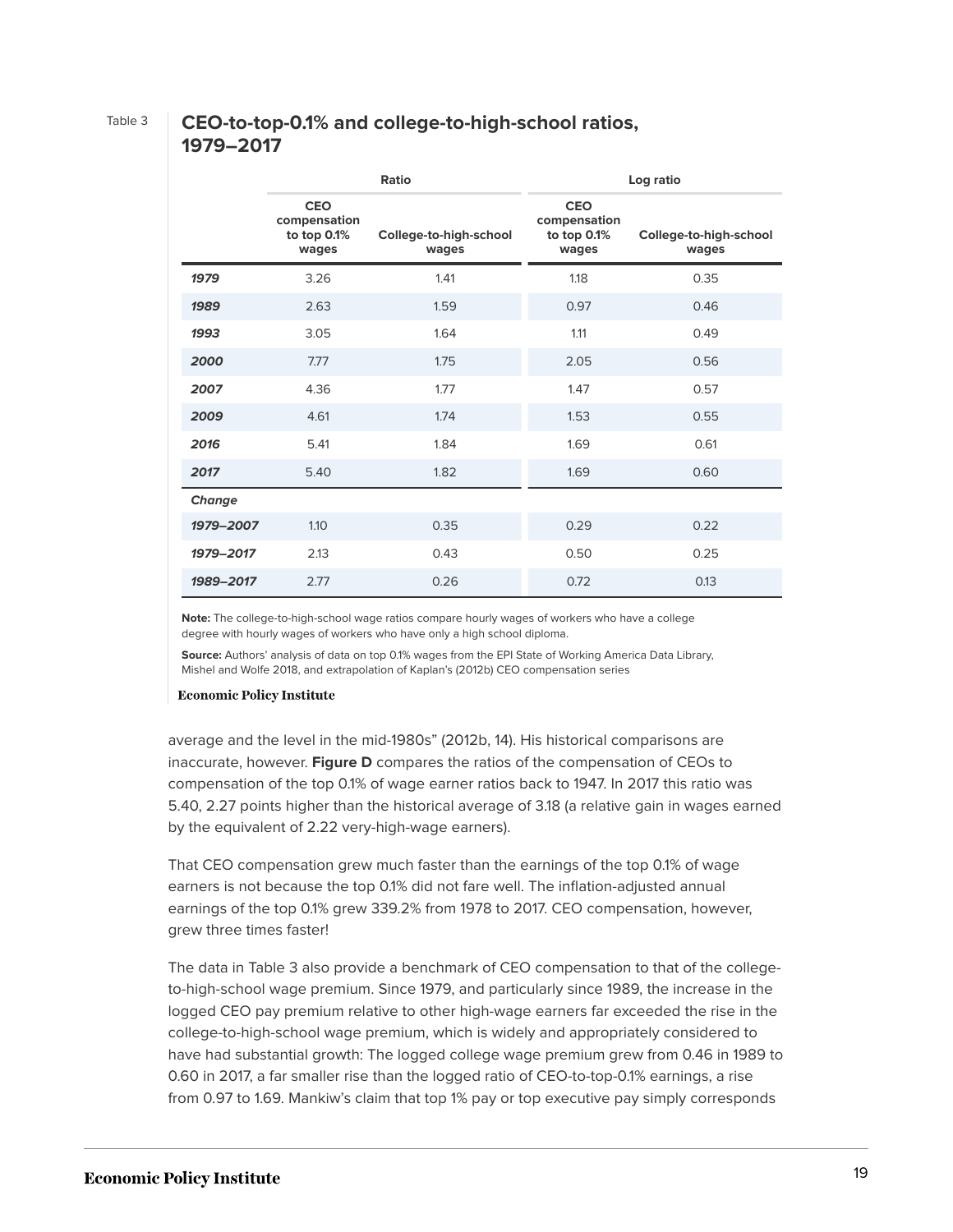

Kaplan's (2012b) CEO compensation series

#### **Economic Policy Institute**

to the rise in the college-to-high-school wage premium is unfounded (Mishel 2013a, 2013b). Moreover, the data we present here would show even faster growth of CEO relative pay if Kaplan's historical CEO compensation series (which we use as the basis for the ratios in Table 3) had been built using the Frydman and Saks (2010) series for the 1980–1994 period rather than the Hall and Liebman (1997) data.<sup>[14](#page-24-3)</sup>

<span id="page-20-0"></span>If CEO pay growing far faster than that of other high earners is evidence of the presence of rents, as Kaplan suggests, one would conclude that today's top executives are collecting substantial rents, meaning that if they were paid less there would be no loss of productivity or output in the economy. The large discrepancy between the pay of CEOs and other very-high-wage earners also casts doubt on the claim that CEOs are being paid these extraordinary amounts because of their special skills and the market for those skills. It is unlikely that the skills of CEOs of very large firms are so outsized and disconnected from the skills of others that they propel CEOs past most of their cohorts in the top onetenth of 1%. For everyone else, the distribution of skills, as reflected in the overall wage distribution, tends to be much more continuous.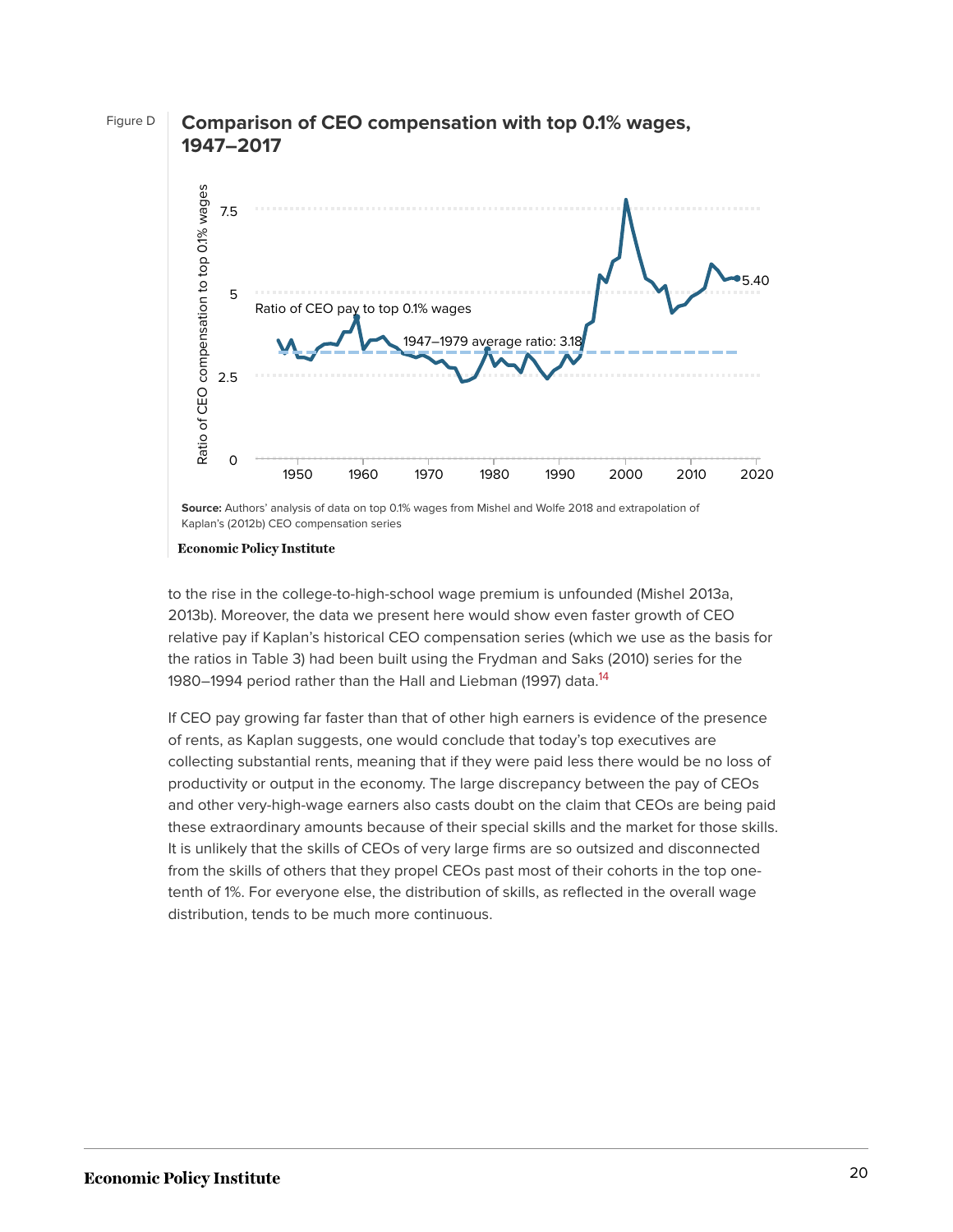# **Conclusion**

Some observers argue that exorbitant CEO compensation is merely a symbolic issue, with no consequences for the vast majority of workers. However, the escalation of CEO compensation, and of executive compensation more generally, has fueled the growth of top 1.0% and top 0.1% incomes, generating widespread inequality.

In their study of tax returns from 1979 to 2005, Bakija, Cole, and Heim (2010) establish that the increases in income among the top 1% and top 0.1% of households were disproportionately driven by households headed by someone who was either a nonfinancial-sector "executive" (including managers and supervisors, hereafter referred to as "nonfinance executives") or a financial-sector worker (executive or otherwise). Fortyfour percent of the growth of the top 0.1%'s income share and 36% of the top 1%'s income share accrued to households headed by nonfinance executives; another 23% for each group accrued to households headed by financial-sector workers (some portion of which were executives).

Together, finance workers (including some share who are executives) and nonfinance executives accounted for 58% of the expansion of income for the top 1% of households and 67% of the income growth of the top 0.1%. Relative to others in the top 1%, households headed by nonfinance executives had roughly average income growth; those headed by someone in the financial sector had above-average income growth; and the remaining households (nonexecutive, nonfinance) had slower-than-average income growth. These shares may actually understate the role of nonfinance executives and the financial sector, because they do not account for increased spousal income from these sources in those cases where the head of household is *not* an executive or in finance.<sup>[15](#page-24-4)</sup>

<span id="page-21-0"></span>High CEO pay reflects economic rents—concessions CEOs can draw from the economy not by virtue of their contribution to economic output but by virtue of their position. Clifford (2017) describes the Lake Wobegon world of setting CEO compensation that fuels its growth: Every firm wants to believe its CEO is above average and therefore needs to be correspondingly remunerated. But, in fact, CEO compensation could be reduced across the board and the economy would not suffer any loss of output.

Another implication of rising pay for CEOs and other executives is that it reflects income that otherwise would have accrued to others: What these executives earned was not available for broader-based wage growth for other workers. (Bivens and Mishel 2013 explore this issue in depth.) It is useful, in this context, to note that wage growth for the bottom 90% would have been nearly twice as fast over the 1979–2017 period had wage inequality not grown.<sup>[16](#page-24-5)</sup> Most of the rise of inequality took the form of redistributing wages from the bottom 90% (whose share of wages fell from 69.8% to 60.9%) to the top 1.0% (whose wage share nearly doubled, rising from 7.3% to 13.4%).

<span id="page-21-1"></span>Several policy options could reverse the trend of excessive executive pay and broaden wage growth. Some involve taxes. Implementing higher marginal income tax rates at the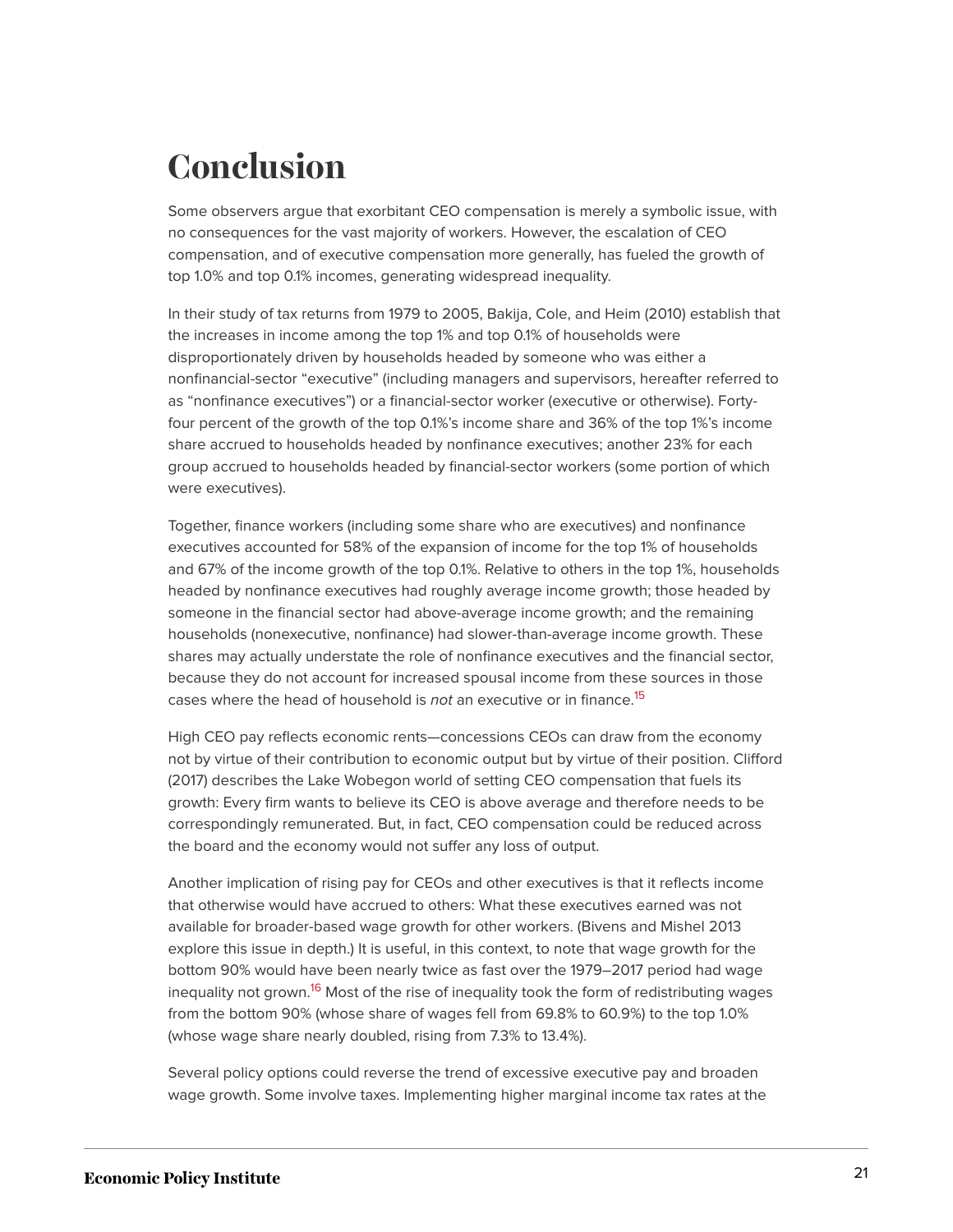very top would limit rent-seeking behavior and reduce the incentives for executives to push for such high pay. Another option is to set corporate tax rates higher for firms that have higher ratios of CEO-to-worker compensation. Clifford (2017) recommends setting a cap on compensation and taxing companies on any amount over the cap, similar to the way baseball team payrolls are taxed when salaries exceed a cap. Other policies that could potentially limit executive pay growth are changes in corporate governance, such as greater use of "say on pay," which allows a firm's shareholders to vote on top executives' compensation. Baker, Bivens, and Schieder (2019) review policies to restrain CEO compensation and explain how tax policy and corporate governance reform can work in tandem: "Tax policy that penalizes corporations for excess CEO-to-worker pay ratios can boost incentives for shareholders to restrain excess pay," but, "to boost the power of shareholders [to restrain pay], fundamental changes to corporate governance have to be made. One key example of such a fundamental change would be to provide worker representation on corporate boards."

# **Acknowledgments**

The authors thank the **Stephen Silberstein Foundation** for its generous support of this research. **Steven Balsam**, an accounting professor at Temple University and author of Equity Compensation: Motivations and Implications (2013), has provided useful advice on data construction and interpretation over the years. **Steven Clifford**, former CEO compensation consultant and author of The CEO Pay Machine: How It Trashes America and How to Stop It (2017), has also provided technical advice.

# **About the authors**

**Lawrence Mishel** is a distinguished fellow and former president of the Economic Policy Institute. He is the co-author of all 12 editions of The State of Working America. His articles have appeared in a variety of academic and nonacademic journals. His areas of research include labor economics, wage and income distribution, industrial relations, productivity growth, and the economics of education. He holds a Ph.D. in economics from the University of Wisconsin at Madison.

**Julia Wolfe** is a research assistant at the Economic Policy Institute. Prior to joining EPI, Wolfe worked at the Bureau of Labor Statistics as the retail and manufacturing employment analyst for the Current Employment Statistics program. She holds a B.A. in political science and international development from Truman State University.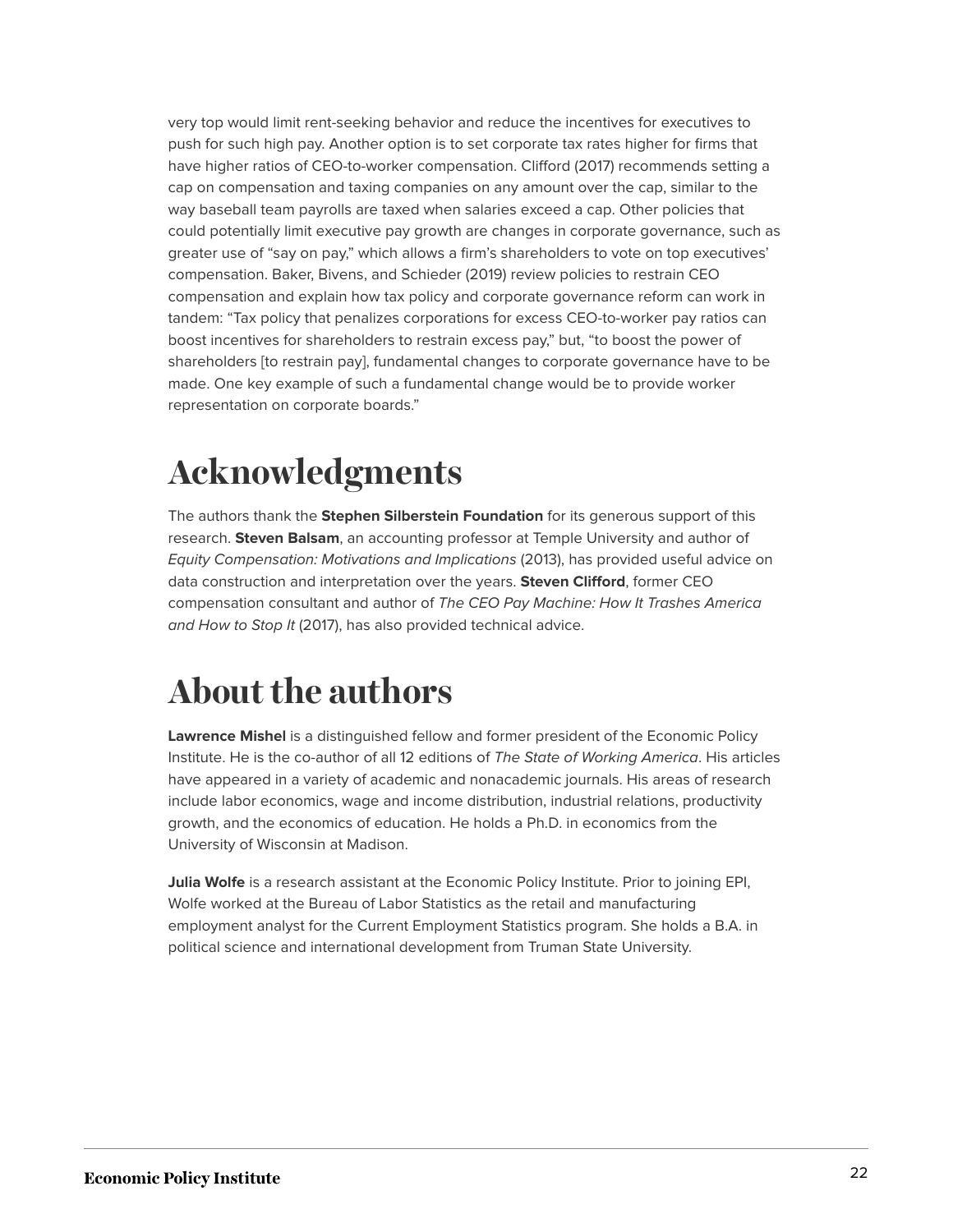# **Endnotes**

- <span id="page-23-0"></span>[1.](#page-2-0) We use Compustat estimates of the fair value of options awarded; these estimates are determined using the Black Scholes model. See Sabadish and Mishel 2013 for more information about our data sources and methodology.
- <span id="page-23-1"></span>[2.](#page-3-0) It may seem counterintuitive that the two ratios for 2000 are different from each other when the average CEO compensation is the same. It is important to understand that (as we describe later in this report) we do not create the ratio from the averages; rather we construct a ratio for each firm and then average the ratios across firms.
- <span id="page-23-2"></span>[3.](#page-3-1) There were 38,824 executives in publicly held firms and 9,692 people in the top 0.1% of wage earners in 2007, according to the Capital IQ database (tabulations provided by Temple University professor Steve Balsam).
- <span id="page-23-3"></span>[4.](#page-5-0) Each year's sample includes the largest 350 firms for which ExecuComp provides data.
- <span id="page-23-4"></span>[5.](#page-6-0) Most Fortune 500 companies release annual financial data in early spring; the data are included in samples limited to the first half of the year. However, the data we present for previous years include all of the data that were released during each calendar year. This creates a bias in comparing data for the first half of the year relative to the full year's data in the prior or earlier years: Compensation levels for the full year's data are higher than compensation in the data limited to the first half. A comparison of data available in June thus shows a smaller increase when compared with the previous year's full data than a comparison with the data that were available at the same time a year earlier. We analyze the impact of this bias and find that the vast majority of top firms remain unchanged between the samples for the first half and the full year. However, there is churn among the smaller firms in the sample. Among firms with lower net annual sales, average CEO compensation tends to be higher in the full-year sample. Additionally, in recent years firms reporting later in the year have tended to be firms with lower worker compensation levels and therefore higher CEO-to-worker compensation ratios.
- <span id="page-23-5"></span>[6.](#page-7-0) ExecuComp had flaws in the measure of fair value measure of stock awarded in the data used in our last report (as detailed in Box A in Mishel and Scheider 2018) that required an adjustment to the data. The data have now been corrected by ExecuComp. We reported that compensation using options realized grew 17.5% over 2016–2017, far more than the corrected data show—a rise of 5.2%. Similarly, our reported growth of the options-granted measure of 1.7% exceeded that in the corrected data, where this measure of compensation fell 4.9%.
- <span id="page-23-6"></span>[7.](#page-7-1) We chose which years to present in the table in part based on data availability. Where possible, we chose cyclical peaks (years of low unemployment).
- <span id="page-23-7"></span>[8.](#page-12-0) Email communication on July 10, 2019. Balsam also reviewed these trends in his earlier book (Balsam 2007).
- <span id="page-23-8"></span>[9.](#page-13-0) There are a limited number of firms, which existed only for certain years between 1992 and 1996, for which a North American Industry Classification System (NAICS) value is unassigned. This makes it impossible to identify the pay of the workers in the firm's key industry. These firms are therefore not included in the calculation of the CEO-to-worker compensation ratio.
- <span id="page-23-9"></span>[10.](#page-17-0) The managerial power view asserts that CEOs have excessive, noncompetitive influence over the compensation packages they receive. Rent-seeking behavior is the practice of manipulating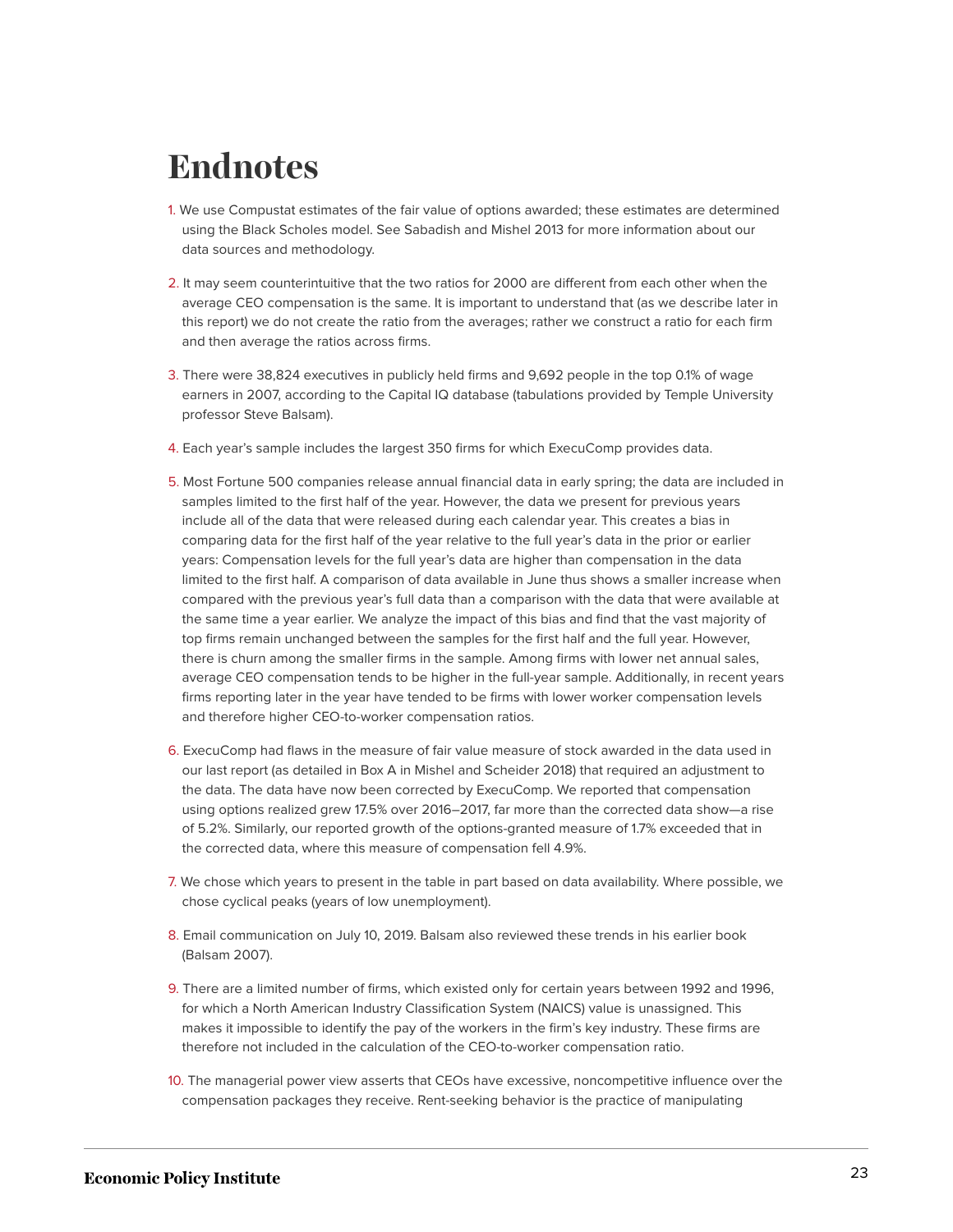systems to obtain more than one's fair share of wealth—that is, finding ways to increase one's own gains without actually increasing the productive value one contributes to an organization or to the economy.

- <span id="page-24-0"></span>[11.](#page-18-0) We thank Steve Kaplan for sharing his CEO compensation series with us. The series on the income of the top 0.1% of households that Kaplan used is no longer available. Moreover, as we discuss, the appropriate comparison is to other earners, not to households, which could have multiple earners and shifts in the number of earners over time.
- <span id="page-24-1"></span>[12.](#page-18-1) Temple University professor Steve Balsam provided tabulations from the Capital IQ database of annual wages of executives exceeding the wage thresholds (provided to him) that place them in the top 0.1% of wage earners. The 9,692 executives in publicly held firms who were in the top 0.1% of wage earners had average annual earnings of \$4.4 million. Using Mishel et al.'s (2012) estimates of top 0.1% wages, we find that executive wages make up 13.3% of total top 0.1% wages. One can gauge the bias of including executive wages in the denominator by noting that the ratio of executive wages to all top 0.1% wages in 2007 was 2.14 but the ratio of executive wages to nonexecutive wages was 2.32. We do not have data that would permit an assessment of the bias in 1979 or 1989. We also lack information on the number and wages of executives in privately held firms; to the extent that their CEO compensation exceeds that of publicly traded firms, their inclusion would indicate an even larger bias. The Internal Revenue Service Statistics of Income (SOI) Bulletin reports that there were nearly 15,000 corporate tax returns in 2007 of firms with assets exceeding \$250 million, indicating that there are many more executives of large firms than just those in publicly held firms (IRS 2018).
- <span id="page-24-2"></span>[13.](#page-18-2) A one-point rise in the ratio is the equivalent of the average CEO earning an additional amount equal to that of the average earnings of someone in the top 0.1%.
- <span id="page-24-3"></span>[14.](#page-20-0) Kaplan (2012b, 14) notes that the Frydman and Saks series grew 289% whereas the Hall and Liebman series grew 209%. He also notes that the Frydman and Saks series grows faster than the series reported by Murphy (2012).
- <span id="page-24-4"></span>[15.](#page-21-0) The tax data analyzed categorizes a household's income according to the occupation and industry of the head of household. It is possible that a "secondary earner," or spouse, has income as an executive or in finance. If the household is in the top 1.0% or top 0.1%, but the head of household is not an executive or in finance, then the spouse's contribution to income growth will not be identified as being connected to executive pay or finance sector pay. The discussion in this paragraph draws on Bivens and Mishel 2013.
- <span id="page-24-5"></span>[16.](#page-21-1) This follows from the fact that over 1979–2017 annual earnings rose by 22.2% for the bottom 90%, while the average growth across all earners was 40.1% (Mishel and Wolfe 2018). That means that the bottom 90% would have seen their earnings grow 17.9 percentage points more over the 1979–2017 period if they had enjoyed average growth (i.e., no increase in equality, 40.1 less 22.2).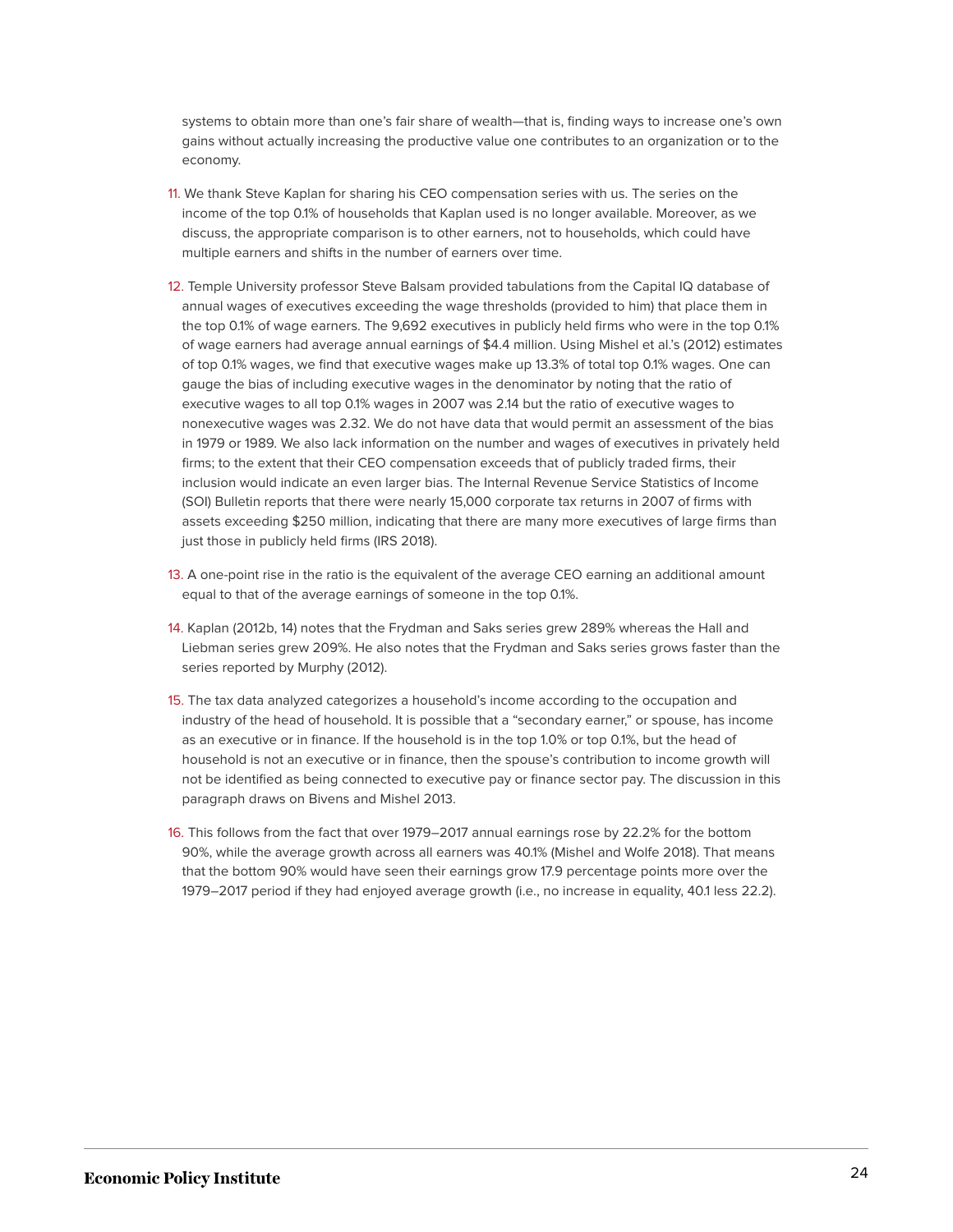# **References**

Baker, Dean, Josh Bivens, and Jessica Schieder. 2019. [Reining in CEO Compensation and Curbing](https://www.epi.org/publication/reining-in-ceo-compensation-and-curbing-the-rise-of-inequality/) [the Rise of Inequality](https://www.epi.org/publication/reining-in-ceo-compensation-and-curbing-the-rise-of-inequality/). Economic Policy Institute, June 2019.

Bakija, Jon, Adam Cole, and Bradley Heim. 2010. "[Job and Income Growth of Top Earners and the](http://piketty.pse.ens.fr/files/Bakijaetal2010.pdf) [Causes of Changing Income Inequality: Evidence from U.S. Tax Return Data](http://piketty.pse.ens.fr/files/Bakijaetal2010.pdf)." Department of Economics Working Paper 2010-24, Williams College, November 2010.

Bakija, Jon, Adam Cole, and Bradley Heim. 2012. ["Job and Income Growth of Top Earners and the](https://web.williams.edu/Economics/wp/BakijaColeHeimJobsIncomeGrowthTopEarners.pdf) [Causes of Changing Income Inequality: Evidence from U.S. Tax Return Data](https://web.williams.edu/Economics/wp/BakijaColeHeimJobsIncomeGrowthTopEarners.pdf)." Department of Economics Working Paper, Williams College, February 2012.

Balsam, Steven. 2007. Executive Compensation: An Introduction to Practice and Theory. Washington, D.C.: WorldatWork Press.

Balsam, Steven. 2013. Equity Compensation: Motivations and Implications. Washington, D.C.: WorldatWork Press.

Bebchuk, Lucian, and Jesse Fried. 2004. Pay Without Performance: The Unfulfilled Promise of Executive Remuneration. Cambridge, Mass.: Harvard Univ. Press.

Bivens, Josh, Elise Gould, Lawrence Mishel, and Heidi Shierholz. 2014. [Raising America's Pay: Why](https://www.epi.org/publication/raising-americas-pay/) [It's Our Central Economic Policy Challenge](https://www.epi.org/publication/raising-americas-pay/). Economic Policy Institute Briefing Paper no. 378, June 2014.

Bivens, Josh, and Lawrence Mishel. 2013. ["The Pay of Corporate Executives and Financial](https://www.epi.org/publication/pay-corporate-executives-financial-professionals/) [Professionals as Evidence of Rents in Top 1 Percent Incomes.](https://www.epi.org/publication/pay-corporate-executives-financial-professionals/)" Economic Policy Institute Working Paper no. 296, June 2013.

Bureau of Economic Analysis. Various years. [National Income and Product Accounts \(NIPA\)](https://www.bea.gov/iTable/iTable.cfm?reqid=19&step=2#reqid=19&step=2&isuri=1&1921=1921) [Tables](https://www.bea.gov/iTable/iTable.cfm?reqid=19&step=2#reqid=19&step=2&isuri=1&1921=1921) [online data tables]. Tables 6.2C, 6.2D, 6.3C, and 6.3D.

Bureau of Labor Statistics. Various years. Employment, Hours, and Earnings-National [database]. In Current Employment Statistics [public data series].

Clifford, Steven. 2017. The CEO Pay Machine: How It Trashes America and How to Stop It. New York: Penguin Random House.

Compustat. Various years. ExecuComp [commercial database].

Federal Reserve Bank of St. Louis. Various years. [Federal Reserve Economic Data \(FRED\)](http://research.stlouisfed.org/fred2/) [database].

Financial Accounting Standards Board (FASB). 2004. [Statement of Financial Accounting Standards](https://www.fasb.org/pdf/fas123r.pdf) [No. 123: Share-Based Payment](https://www.fasb.org/pdf/fas123r.pdf). Revised December 2004.

Frydman, Carola, and Raven E. Saks. 2010. "Executive Compensation: A New View from a Long-Term Perspective, 1936–2005." Review of Financial Studies 23: 2099–2138.

Gould, Elise. 2019. [State of Working America Wages 2018: Wage Inequality Marches On–and Is Even](https://www.epi.org/publication/state-of-american-wages-2018/) [Threatening Data Reliability](https://www.epi.org/publication/state-of-american-wages-2018/). Economic Policy Institute, February 2019.

Hall, Brian J., and Jeffrey B. Liebman. 1997. "[Are CEOs Really Paid Like Bureaucrats?"](https://www.nber.org/papers/w6213) National